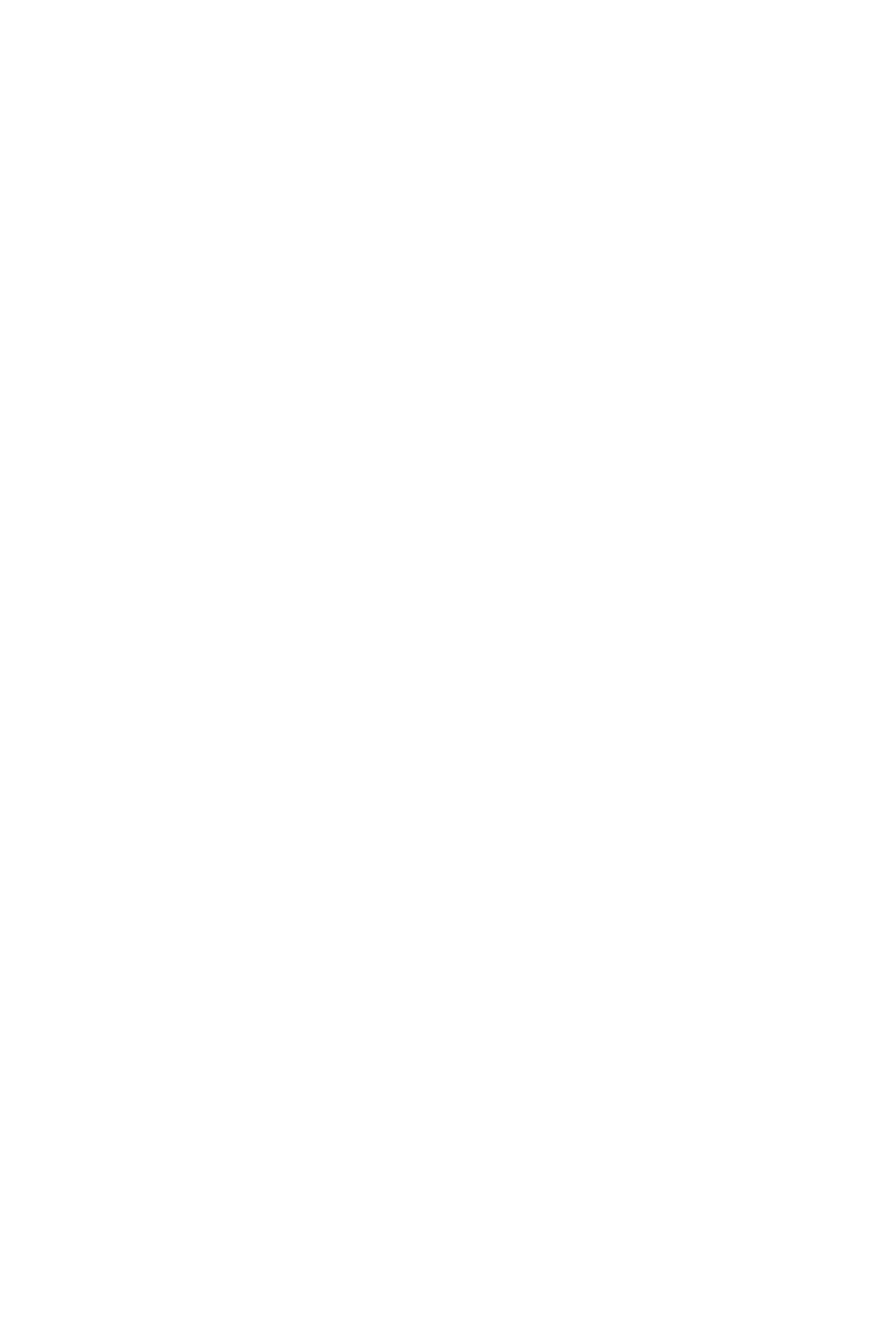# **Introducing the Practice of Ministry**

*Kathleen A. Cahalan*



**www.litpress.org**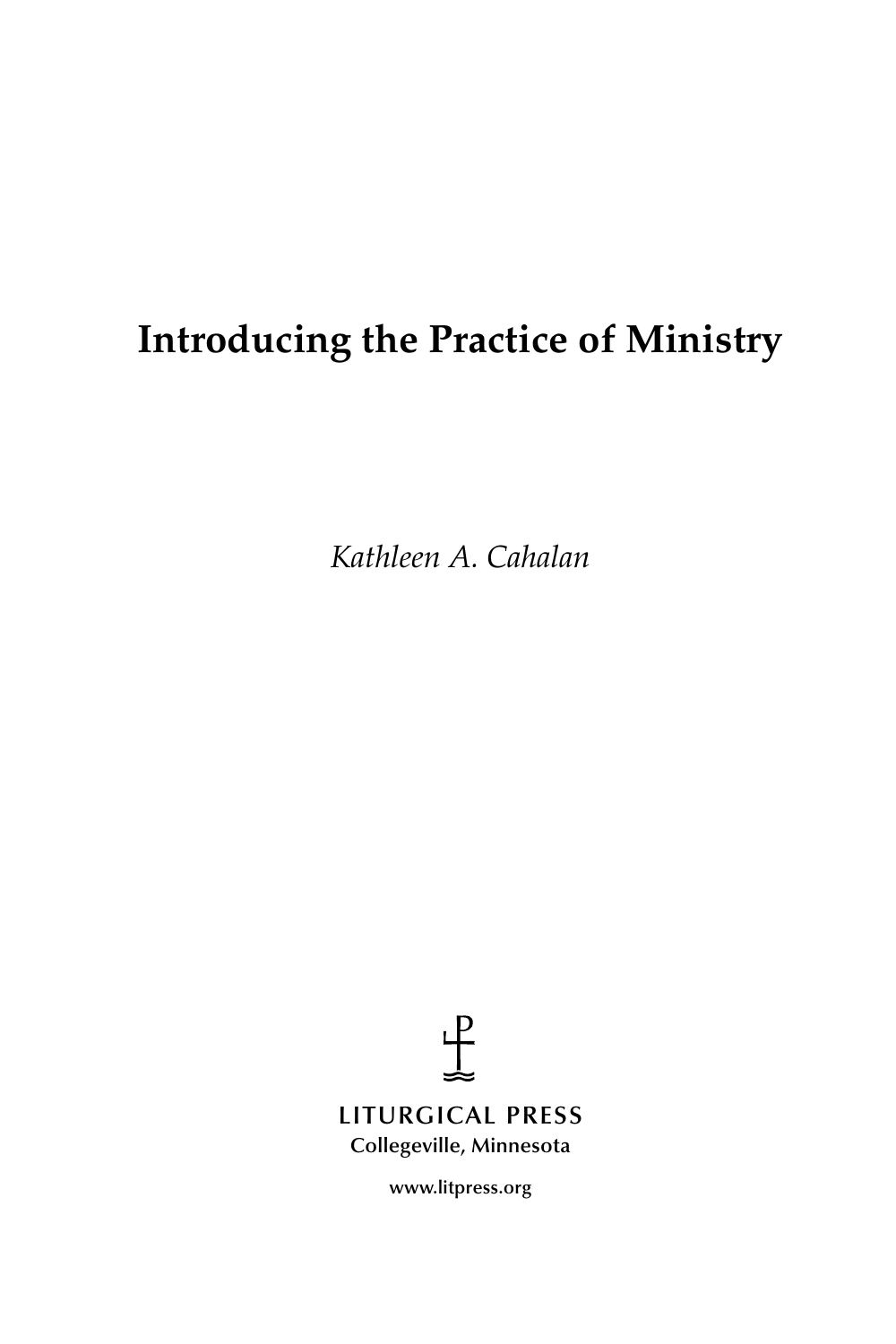Cover design by Ann Blattner. Courtesy of istockphotos.com.

Scripture texts in this work are taken from the *New Revised Standard Version Bible* © 1989, Division of Christian Education of the National Council of the Churches of Christ in the United States of America. Used by permission. All rights reserved.

© 2010 by Order of Saint Benedict, Collegeville, Minnesota. All rights reserved. No part of this book may be reproduced in any form, by print, microfilm, microfiche, mechanical recording, photocopying, translation, or by any other means, known or yet unknown, for any purpose except brief quotations in reviews, without the previous written permission of Liturgical Press, Saint John's Abbey, P.O. Box 7500, Collegeville, Minnesota 56321-7500. Printed in the United States of America.

123456789

#### **Library of Congress Cataloging-in-Publication Data**

Cahalan, Kathleen A. Introducing the practice of ministry / Kathleen A. Cahalan. p. cm. Includes bibliographical references and index. ISBN 978-0-8146-3169-0 — ISBN 978-0-8146-3928-3 (e-book) 1. Pastoral theology. 2. Church work. I. Title. BV4011.3.C34 2010 253—dc22

2010017074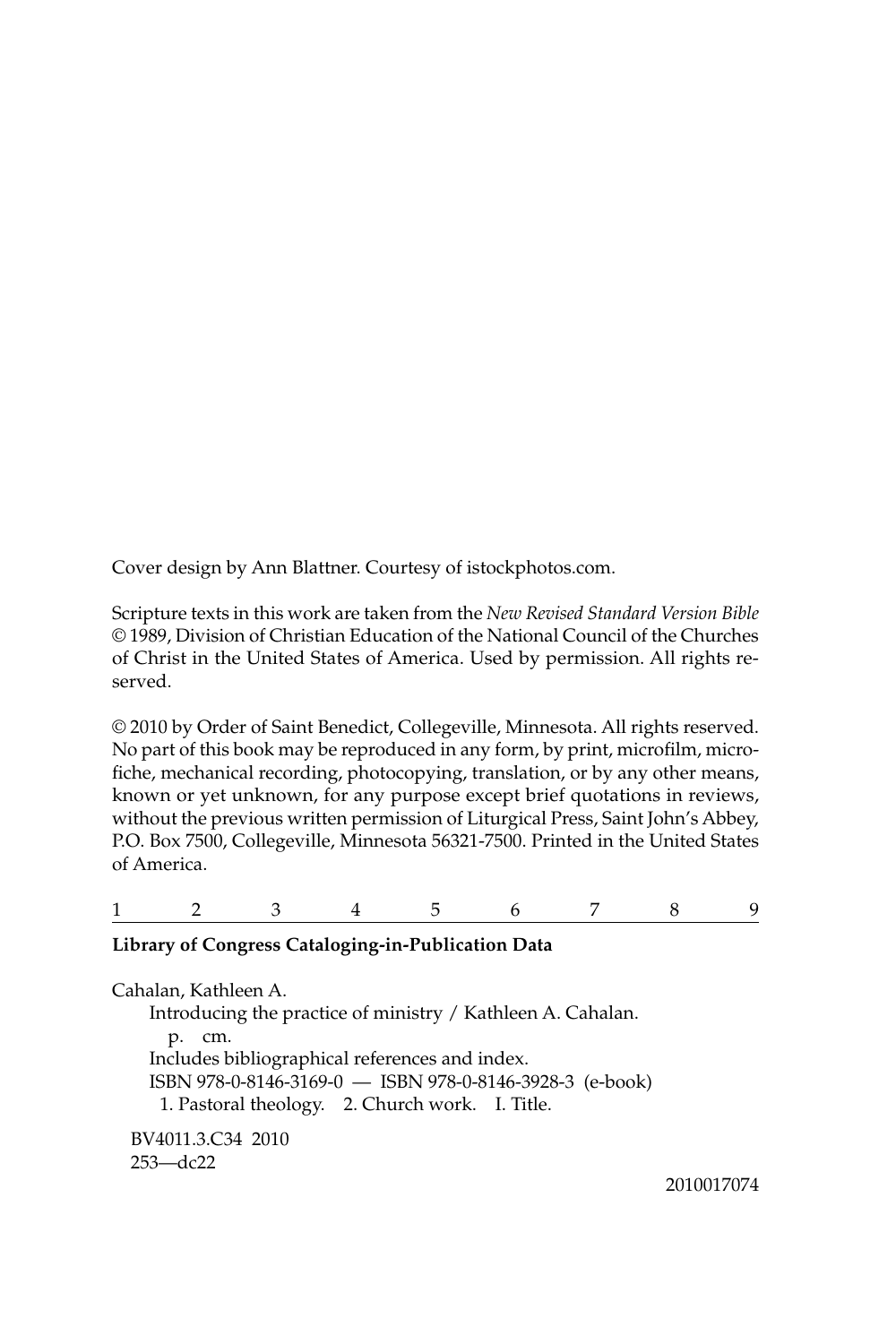### **Contents**

**Preface** vii

*Chapter 1* **The Call and Practice of Christian Discipleship** 1

*Chapter 2* **Gifts for Service: Charisms and Vocation in the Christian Life** 24

*Chapter 3*

**Vocation to Ministry: Leadership in the Christian Community** 48

*Chapter 4*

**Jesus and the Spirit's Charisms in Relationship to the Six Practices of Ministry** 69

*Chapter 5* **Understanding Ministry as Practice** 99

*Chapter 6* **Learning to Practice Ministry** 118

*Chapter 7* **The Practice of the Trinity** 149

**Subject and Author Index** 172

**Scripture Index** 178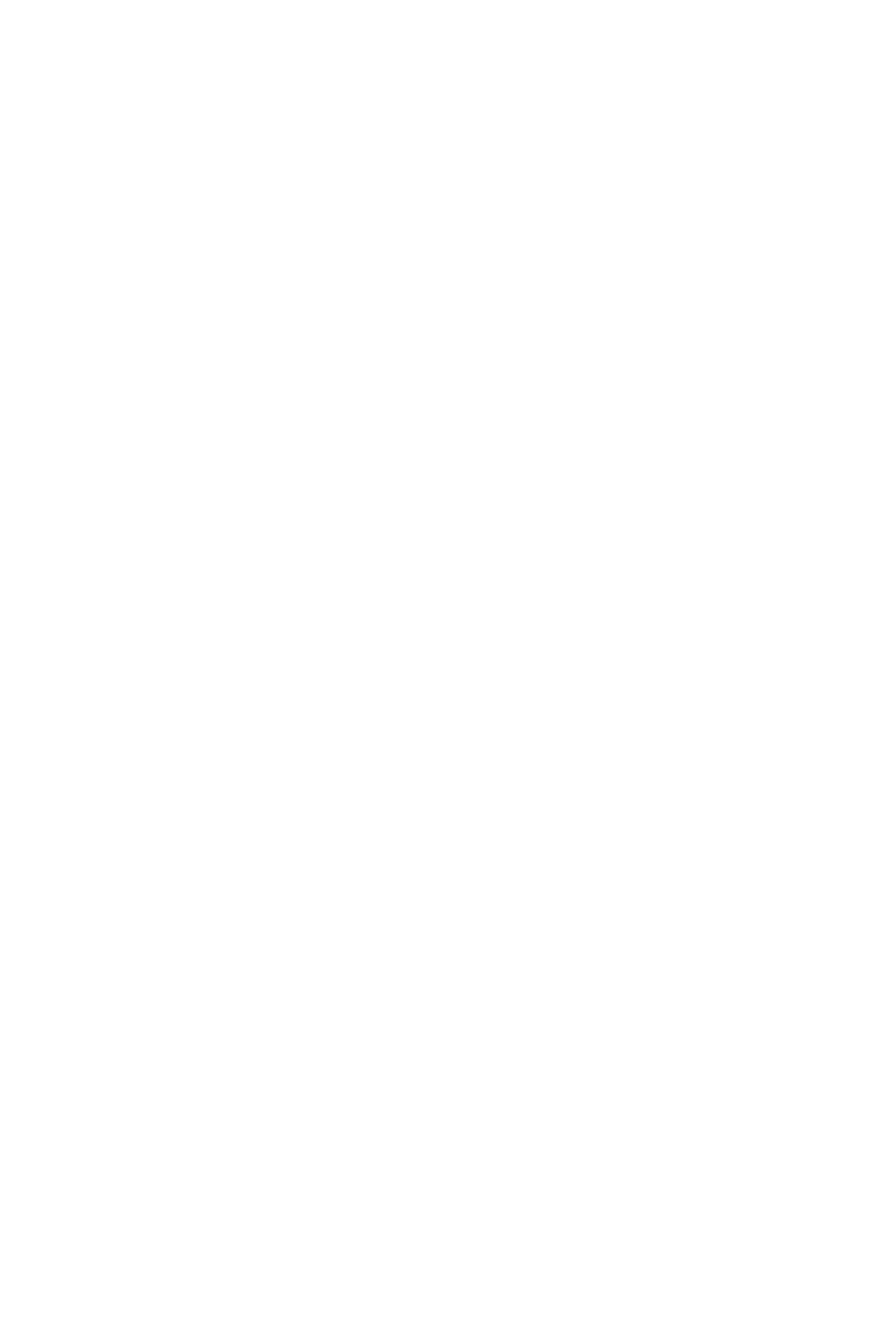### **Preface**

*Introducing the Practice of Ministry* is a book intended for people who are discerning a call to ministry in both Catholic and Protestant communities, students who have entered ministry studies at the undergraduate or graduate level, as well as members of parishes and congregations who want to understand the call to ministry and its relationship to Christian discipleship. No single book can say everything about ministry, which is a large and complex topic. It is important at the outset that I clarify what the book attempts to bring to our conversations about ministry.

Over the past ten years I have taught a course titled Introduction to Pastoral Ministry at Saint John's University School of Theology·Seminary, a Catholic and Benedictine school that educates both ordination candidates (priesthood and diaconate) and lay ecclesial ministers. In the course students explore six basic questions about ministry: Who is the minister? What is ministry? Why do we practice ministry? Where and when does ministry take place? How do we practice ministry? Presently, there is no book that introduces students to these six questions in their entirety, and I'm sorry to say this book does not either.

But several questions have become particularly interesting for me, and they serve as the focus of this book. First, what do ministers do that is unique to ministry? In other words, what constitutes the practice of ministry as a vocation and profession in the postmodern world that is continuous with, and rooted in, the long Christian tradition? Second, why is there ministry in the church? What is a rationale for ministry that is both consistent with the Scriptures and tradition and compelling for people today as they explore and take up this vocation? Exploring the "what" and "why" questions led me to ask a more difficult question: is ministry a distinctive vocation and practice that some are called to, or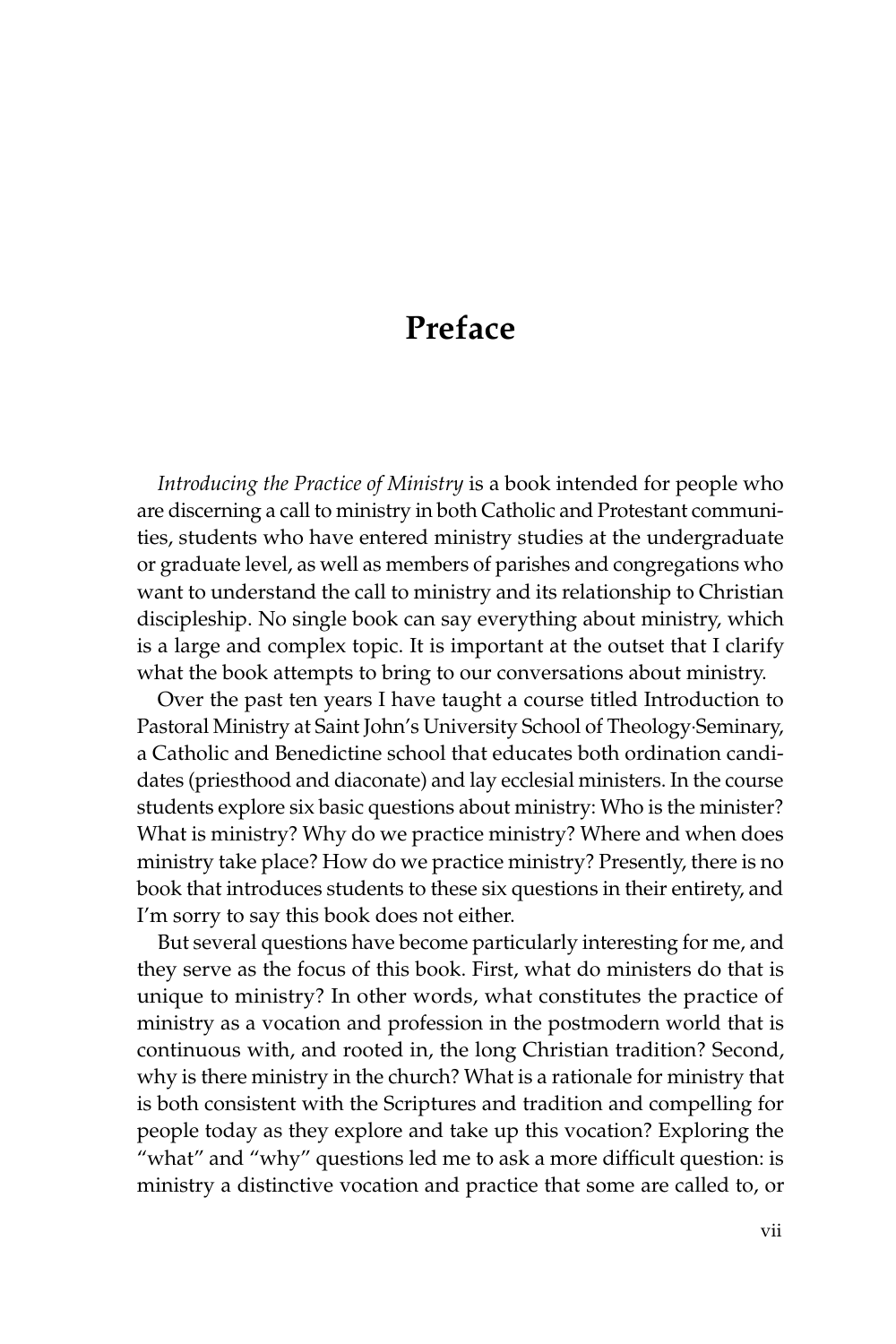do all Christians participate in the call to ministry, as we commonly hear today in many churches? In other words, who is the minister in the Christian community and how is that vocation identified, recognized, and formed in practice? Oftentimes answers to this question turn immediately to roles or offices such as bishop, pastor, priest, or deacon with the accompanying discussion of the meaning of ordination and who can be ordained. I have put this question aside here, not because it is unimportant, but because I wanted to answer the question "who is the minister" through another route—that of charism and practice. If ministry is a particular vocation, what charisms or gifts from God's Spirit form the theological basis of a distinctive set of practices? How can we understand practice as a way of connecting the "who" and "what" and "why" questions about ministry together? The answers to these three questions, as presented in this book, are closely connected—once I attempted to answer one question I was pushed into considering the next.

The first question—what constitutes the practice of ministry—is important to me because it is a question that we can take for granted or often ignore. I began exploring this question because I felt that ministry is a distinctive vocation with distinctive practices, but the traditional way of thinking about ministry, at least in the Catholic context, has not highlighted practice, but rather identity. It is not uncommon, among Catholics, in discerning a call to ministry to first discern a call to religious life or the priesthood: am I called to be a sister? a brother or monk or priest? The prevailing question has been one of identity that is tied to a celibate way of life. Many people who receive a call to ministry have to first discern their identity in relationship to one of these paths. If I know who I am and what my office, role, or status is in the community, then what I do will follow from that position. Identity nearly always precedes and often trumps practice. You can hear this echoed today in the idea that what is essential about Catholic priesthood is *who* the priest is, not *what* he does. In this book, I want to find a way to overcome this long-standing divide between the person and identity of the minister and practice, what the minister does. I think they are deeply connected, and I believe that discerning a vocation to ministry begins with discerning whether a person has the gifts for the practice as much as it does discerning one's state of life. Identity and practice are inextricably intertwined, but how can we explain this theologically?

Today, the discernment about a call to ministry, and the formation of the identity of a minister, arises primarily through engaging in the practice of ministry over time, and not prior to it. Even in the case of ordina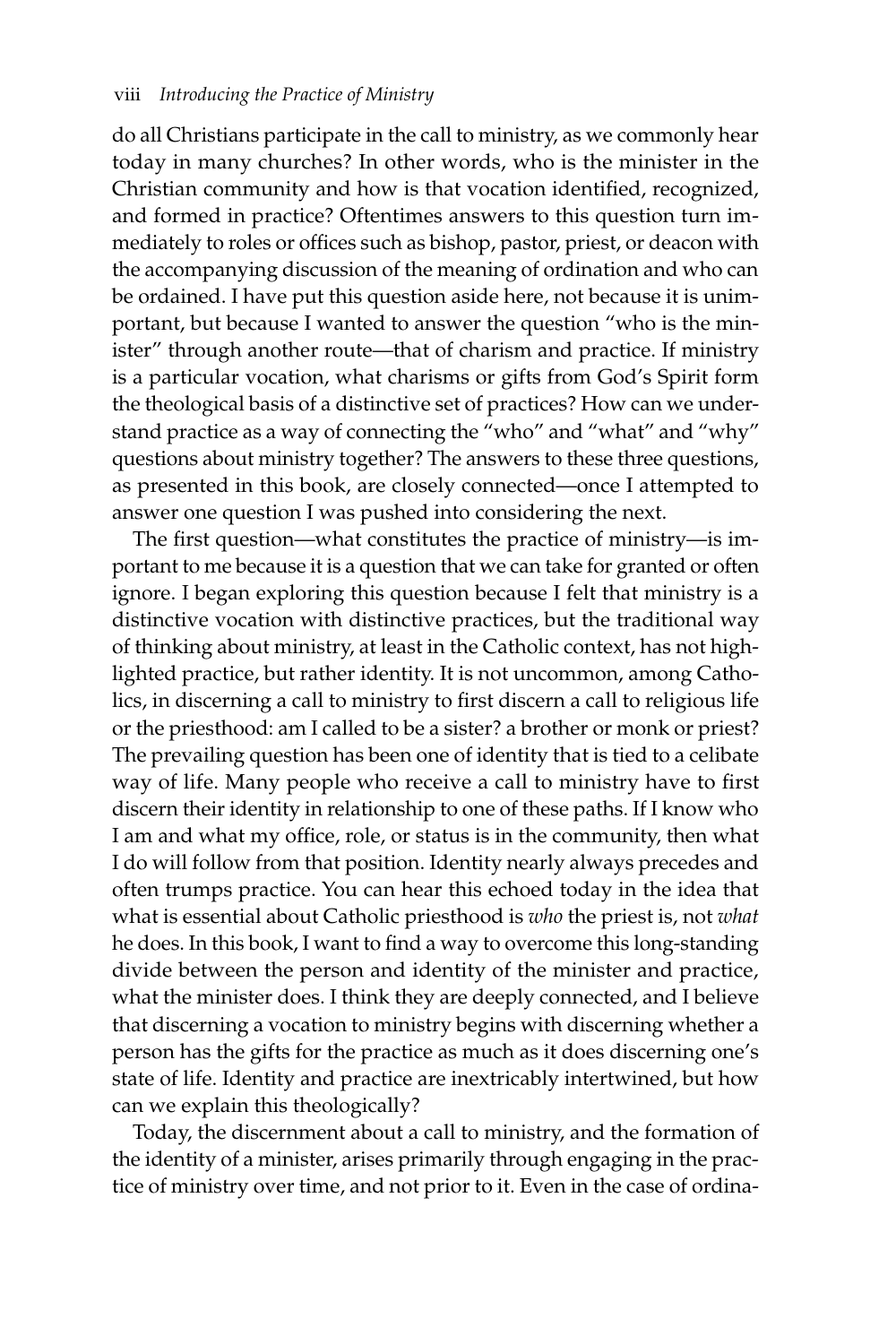tion candidates (Protestant or Catholic), it seems woefully inadequate to educate and form a person in the identity of pastor or priest and then expect them to lead a community in full-time parish ministry if we have not given them sufficient training in the practices of ministry. Ministers learn ministry over time, from observing ministers in their childhood and youth, trying on different ministerial roles as youth and young adults, attending seminary and learning some basic knowledge, but also when they step out of formal training and ordination to "practice" ministry each and every day. For many ministers today, ordained and lay, the issues of identity and practice are deeply entwined over a lifetime and the discernment about who I am as a minister and what the call means in my life unfolds over the course of engaged practice in multiple contexts of learning and service. The questions about what constitute the central and enduring practices of ministry and how we understand what "practice" means in relationship to ministry are primarily addressed in chapters 3 and 4.

I begin the discussion of ministry with a lengthy analysis of Christian discipleship in chapter 1 and vocation in the Christian life in chapter 2. Ecclesiologists point out that ministry is rooted in baptism and that we need to understand ordination as well as forms of diaconal and lay ministry in relationship to baptismal call and identity. I agree, but I also have come to understand that baptism does not make us all ministers; in other words, baptism is the ground of ministry but not all the baptized are ministers. I began to see that the practices of ministry arise from, directly relate to, and seek to serve the baptismal reality the New Testament calls "discipleship." In other words, baptism initiates us into the life of discipleship. In chapter 1 I explore seven features of discipleship (follower, worshiper, witness, neighbor, forgiver, prophet, and steward), looking closely at the Hebrew Bible and Jesus' teachings. I argue that discipleship forms the core identity and life of the baptized Christian.

But how does this relate to ministry? Chapter 2 explores Paul's theology of charism, the particular gifts of the Holy Spirit that allow us to be graced with a capacity or competence to serve the common good of the community. I link charism to vocation, the call in adulthood to live our whole life (who I am, what I do, and how I live) in relationship to the gift of discipleship and of charisms, the unique gifts each person receives from the Spirit. In chapter 3, I define ministry as the leadership of the Christian community through six practices of ministry (teaching, preaching, leading worship and prayer, pastoral care, social ministry, and administration). Here I argue that ministry is a unique and particular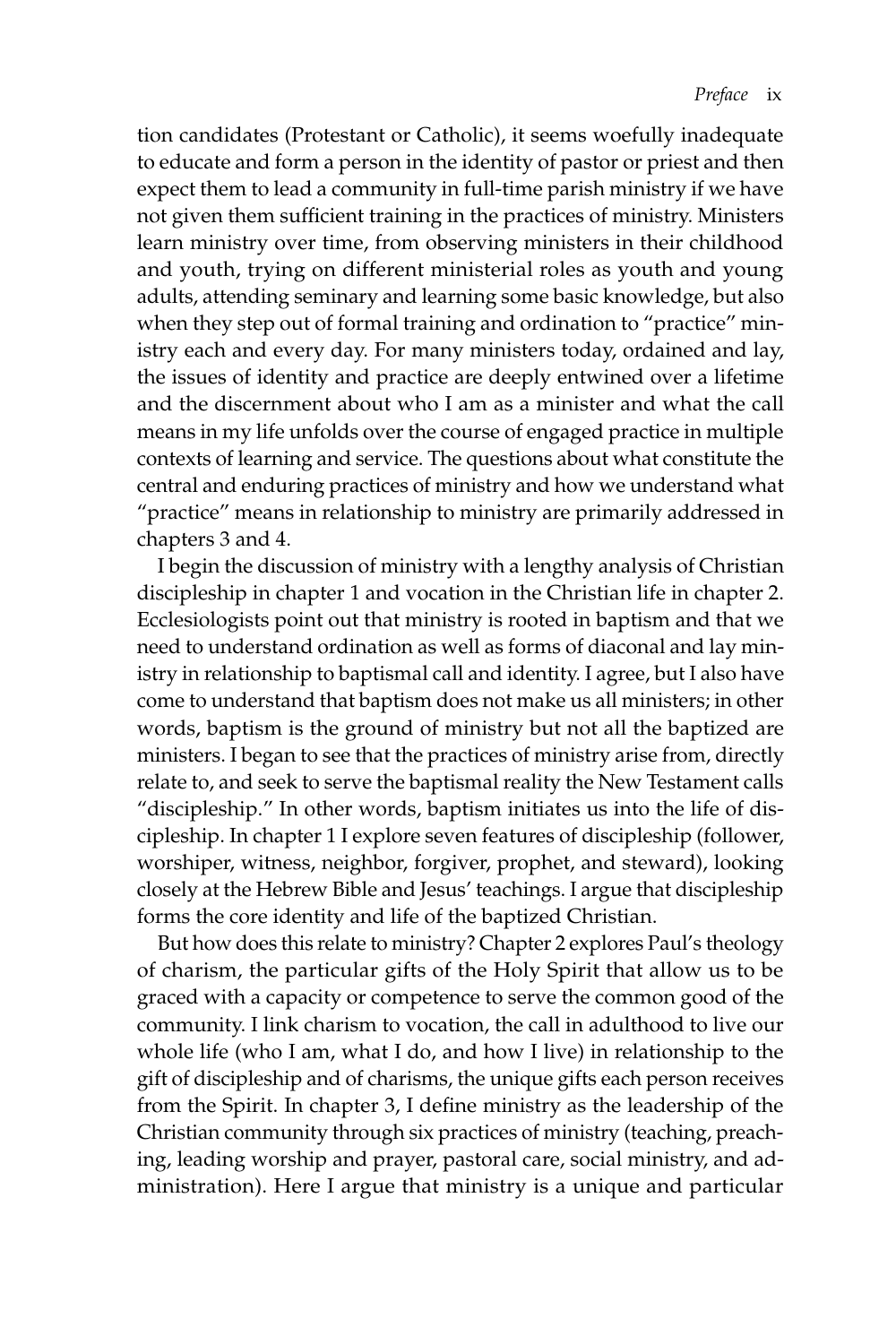vocation for which some Christians receive charisms related to these six practices. This means that while members of the Body of Christ share a common calling to discipleship, they do not all have a vocation to ministry. All Christians do, however, have vocations to serve the common good, but the charisms they receive for such service are distinctive and unique. Chapter 4 explores the theological grounds for each of the six practices: how Jesus' life and ministry and the Spirit's charisms form the vocational and ecclesial foundation for each practice of ministry. In chapter 5, I link this understanding of vocation and charism to recent theories of practice and explore a theological way of understanding practice as far more than "doing something." Chapter 6 explores how the life of practice within the profession of ministry, over time, shapes and forms a person toward prudence, the goal of wise practice. In chapter 7 I conclude the book with a reflection on Trinitarian practice, the idea that God is constituted by relationship and practices that draw us into communion. I draw on the biblical wisdom tradition and its influence on early Christology and pneumatology to demonstrate one way in which we can understand the life of practice in relationship to the way of wisdom, the way God practices Trinitarian life and community.

The following outlines the major claims of the book:

- 1. We experience God reaching out to us in relationship through God's "two hands": the power of the Spirit in creation; vivifying, healing, and renewing life by drawing all things into divine communion; and through the incarnation, life and ministry, and death and resurrection of Jesus, the indwelling of the Spirit in our history.
- 2. Jesus initiates a group of followers to live in a particular way to seek communion with God and neighbor. Discipleship constitutes the fundamental identity, call, and practice of the baptized Christian.
- 3. All disciples receive charisms that are unique gifts granted by the Spirit. Charisms are the pneumatological foundation of vocation, which includes how I live my life, what service I offer in community, and who I am. They account for the diversity of vocations in the community, all empowered by the Spirit to serve God's mission in the world.
- 4. Ministry is one vocation among many vocations in the Christian community and is best identified through the charisms for six practices of ministry. These practices are grounded in both the ministry of Jesus as well as the Spirit's ongoing charismatic expression in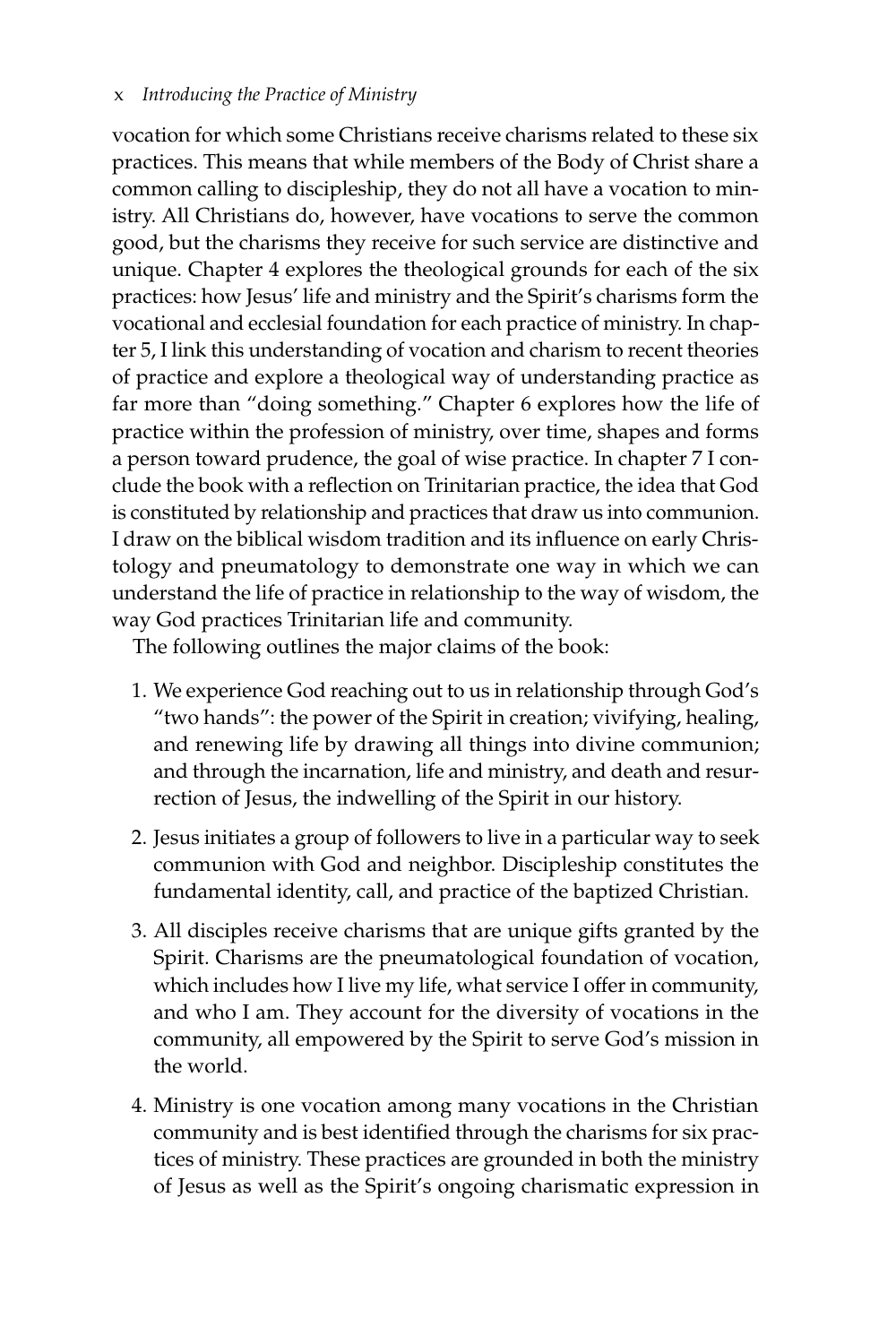human persons throughout ecclesial history. Ministry exists in the church to serve the life of discipleship for the sake of its mission.

- 5. Ministry is a verb: it is something people do. We can understand ministry as a practice that is social and communal, expressed within a historical tradition, embodied, relational, spiritual, and professional.
- 6. Ministry is learned over time in and through practice. The professional practice of ministry constitutes the dynamic interaction of what we know, competence in the skill to act, and the moral virtues of the person we are and are becoming. Practice is the integration of doing, knowing, and being.
- 7. God practices divine communion as three persons in relationship. This divine communion is practiced with all creation. As "Trinity" God is a communion of divine relationality who made us for relationship and communion. The "practices" of God are meant to draw us into deeper communion with one another and the three divine persons.

Each of these claims could constitute a book on their own, but because this is an introductory book for students and church members, I have kept footnotes to a minimum and included a bibliography at the end of each chapter to point out excellent authors and books. The lists will show my theological sources and conversation partners over the past ten years, those who have helped me think through these questions and claims. I am not, however, directly in dialogue or debate with scholars of ministry, Trinitarian thought, or ecclesiology—the scholarly conversation that informs this book is in the background. Rather, the foreground, I hope, is the introduction to a basic way of thinking about discipleship and ministry that can help students discern if they have gifts for ministry and a call to this vocation, as well as to help those who are responsible for calling forth and educating ministers for their practice.

I dedicate this book to the students of Saint John's University School of Theology·Seminary. In our discussions together, each semester over the past ten years, I was pushed to clarify my thinking about the vocation and practice of ministry. I've taught ministry in perhaps one of the most difficult periods in the Catholic community, certainly in modern times. These issues, then, arise from a particular Catholic context, and I rely largely on Catholic sources, but I intend this discussion of ministry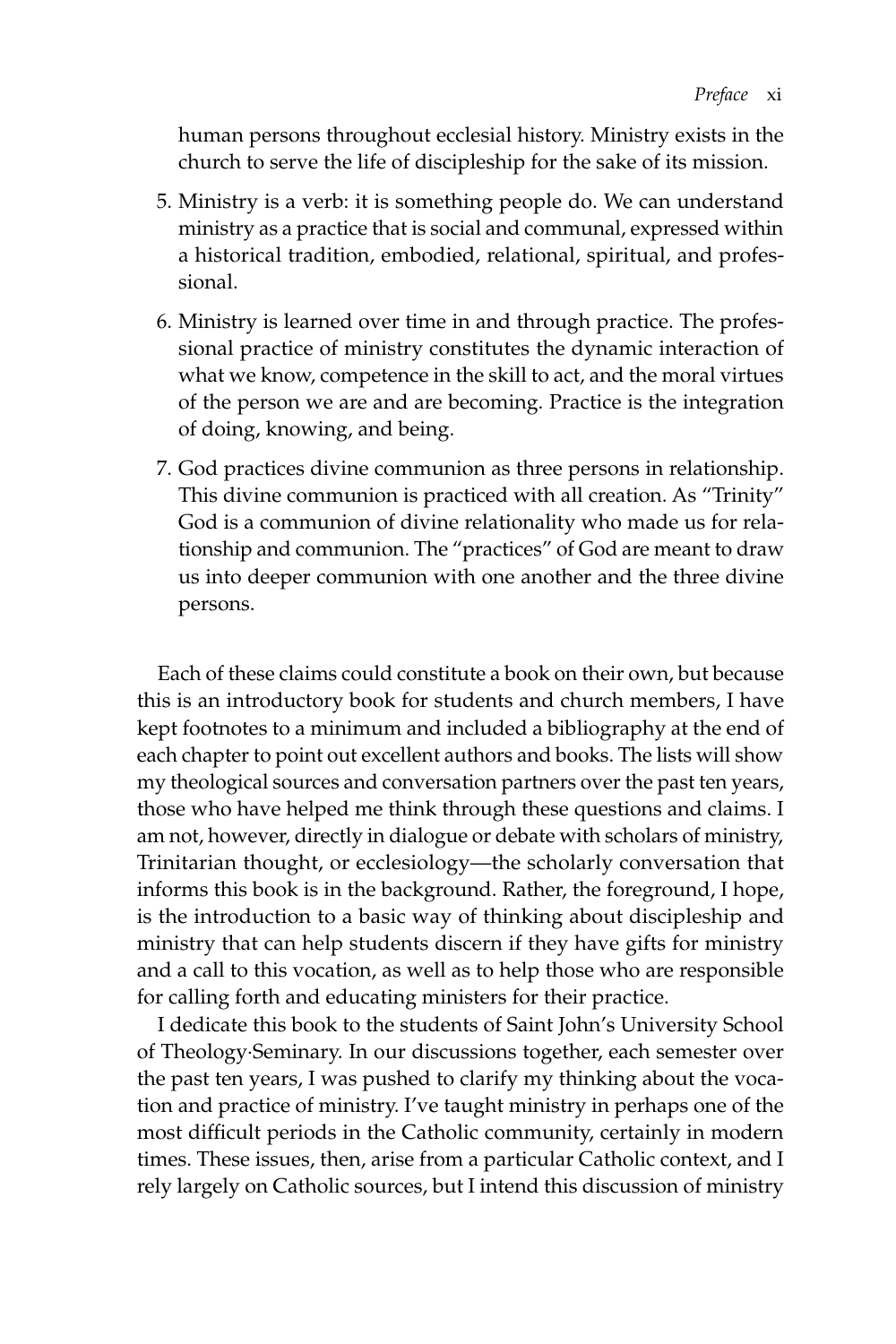to be "catholic" in the best sense of the term, by inviting Protestant and Orthodox Christians to consider these issues for their communities. I am not addressing the identity and vocation of the ordained or lay ecclesial minister, but I hope it will not be difficult to connect the theology of vocation and practice here with those discussions. I believe that sorting out the questions addressed in this book can go a long way to helping discussions about ordination in all Christian churches. I recognize, as well, that various communities use different terms to describe their ministers, such as pastor, priest, deacon, rector, bishop, and lay minister. I am using the category "minister" in the broad sense, as an umbrella term, that hopefully can capture much of the particularity in each tradition's way of naming and identifying various ministers and ministries.

There are many friends and colleagues I wish to acknowledge and thank for accompanying me during the research and writing of *Introducing the Practice of Ministry*: Carol Lytch and Melissa Wiginton, who first heard the sketch of this book many years ago; Dorothy Bass, Jim Nieman, Bonnie Miller-McLemore, Craig Dykstra, Chris Scharen, and Ted Smith, the "Collegeville group," who meet annually to discuss practice, phronesis, and wisdom in theological education; the women of Spirit Search who have accompanied me in the quest for discerning the Spirit's call; Peggy Thompson and Judith Main, two artists who have taught me that book writing can be as beautiful as book making; the staff of Liturgical Press for their expert practice in book editing and production; Bill Cahoy, dean of the School of Theology, as well as colleagues Jeff Kaster, Vic Klimoski, and Barbara Sutton, who have offered continual support and friendship; the support of Lilly Endowment Inc., especially Craig Dykstra, who is unwavering in his commitment to strengthening the church's ministry and theological education; and, finally, my family, for their love and support, especially my husband Donald B. Ottenhoff, who has accompanied me in the writing of this book as a true companion and friend.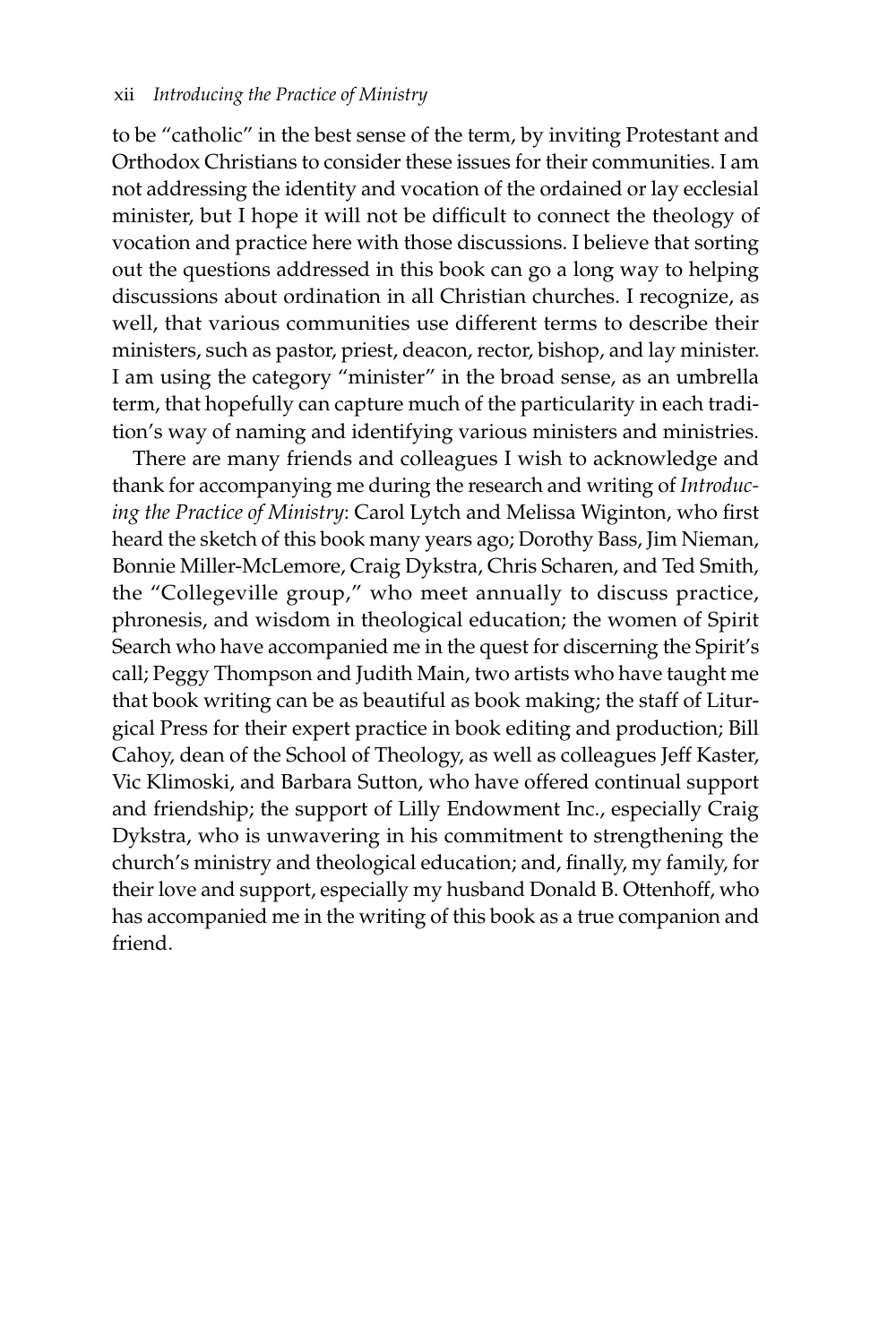### *Chapter 1*

 $\mathcal{L}$ 

## **The Call and Practice of Christian Discipleship**

Jesus is clearly a man with a mission. In the opening of Mark's gospel, the first words he speaks are the proclamation: "The time is fulfilled, and the kingdom of God has come near; repent, and believe in the good news" (1:15). The mission that Jesus proclaims is God's mission to all humanity: to know and love God in the here and now, to leave aside sinful ways that keep us from knowing and loving our neighbor and God, to give our life to this good news until God's promises are complete and fulfilled in the end times. Jesus takes up God's mission with his whole life as well as his death and resurrection: he becomes the witness, the sign and the sacrament, of what God is doing in the world. He gives his life to be God's mission and those who heed his call to "follow me" will be asked to give their life to this same *missio Dei*.

Christians believe that God's mission in creation, history, and the future eschaton is made known through the life and story of Jesus of Nazareth and the movements of the Spirit throughout history. The patristic theologian Irenaeus (d. 202 CE) described God's mission as being carried out through God's two hands, one hand the incarnate Jesus Christ and the other hand the Spirit. The image powerfully captures God's active presence in the world: God's mission is divine redemptive love that is actively at work in molding, shaping, and engaging the creation toward the fullness of life, the transformation of all that is into full relationship with God. The Spirit that breathes life into creation is the source of the incarnate Jesus, calls and empowers his life and witness, raises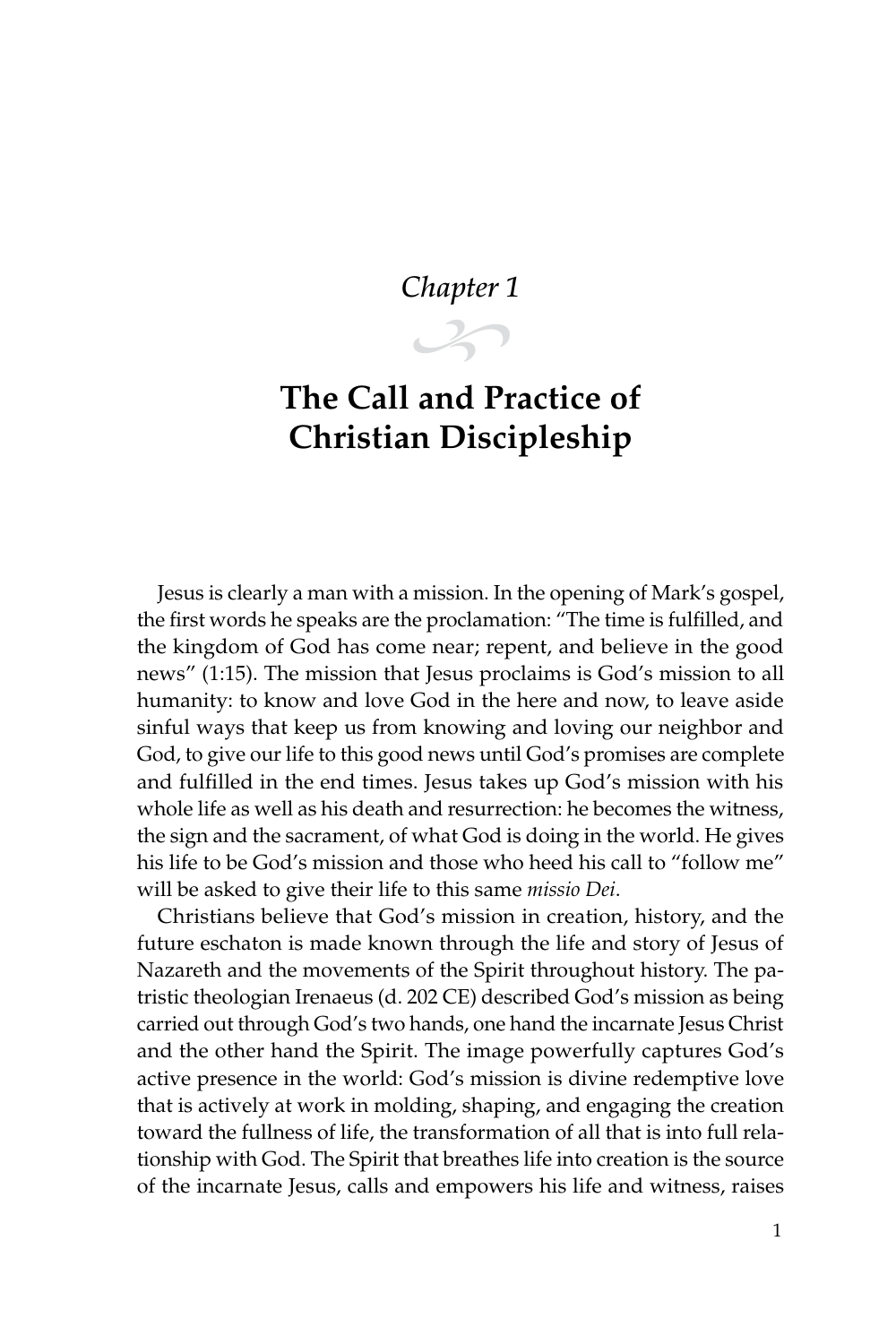him from the dead, and births the church of his followers into being. Through "the two hands," we can say that God is drawing near and reaching out in multiple ways to embrace all of creation and humanity. Who God is as "trinity" and what God does through the divine "two hands" are one and the same thing: divine love in relationship, communion, and mission.

The Christian claim that God is Trinity, three-persons-in-one, is claiming two fundamental things about who God is. First, it points to the fact that the divine reality is fundamentally relational, that the essence of divine life is a relationship. The second claim is that the Creator, Son, and Spirit share in a perfect communion of relational love, "a perfect communion of gift and reception, identity and openness to the other, communion in relationship and communion in mission," as Stephen Bevans writes.<sup>1</sup> God's very self, if we can use these terms in an analogous way, is relationship and communion. To inquire into God's mission we can say that who God is is what God does. In other words, God's mission is to bring all creation into loving communion and relationship with the divine mystery, its origin, and God's Trinitarian life points to mutual persons in relationship and community, reaching out to draw all creation into this life of divine communion.

Despite humanity's rejection of God's offer for loving communion, the particular history of the Israelites in the Hebrew Bible and the followers of Jesus in the New Testament tell of God's unrelenting love, compassion for the sinner and outcast, healing mercy for the sick and weak, prophetic demand for mercy and justice, and promise of faithfulness until divine reign is final and complete. We can see in Jesus' ministry a persistent dialogue with people to invite them into this loving relationship with God. Jesus' invitation is to become a disciple and to live the life of discipleship. In and through this radically new identity and practice, God's mission becomes embodied in a community that seeks to live in dialogue and response to the call of reconciliation and justice, mercy and love—all the elements essential for mutual relationship that leads ultimately to loving communion. In this chapter, we look at Jesus' call to invite his followers to live in a particular way and practice a particular way of life. In the next chapter, we turn to the Spirit's active presence in the life of these followers.

<sup>1</sup> Stephen B. Bevans and Roger P. Schroeder, *Constants in Context: A Theology of Mission for Today* (Maryknoll, NY: Orbis Books, 2004), 348.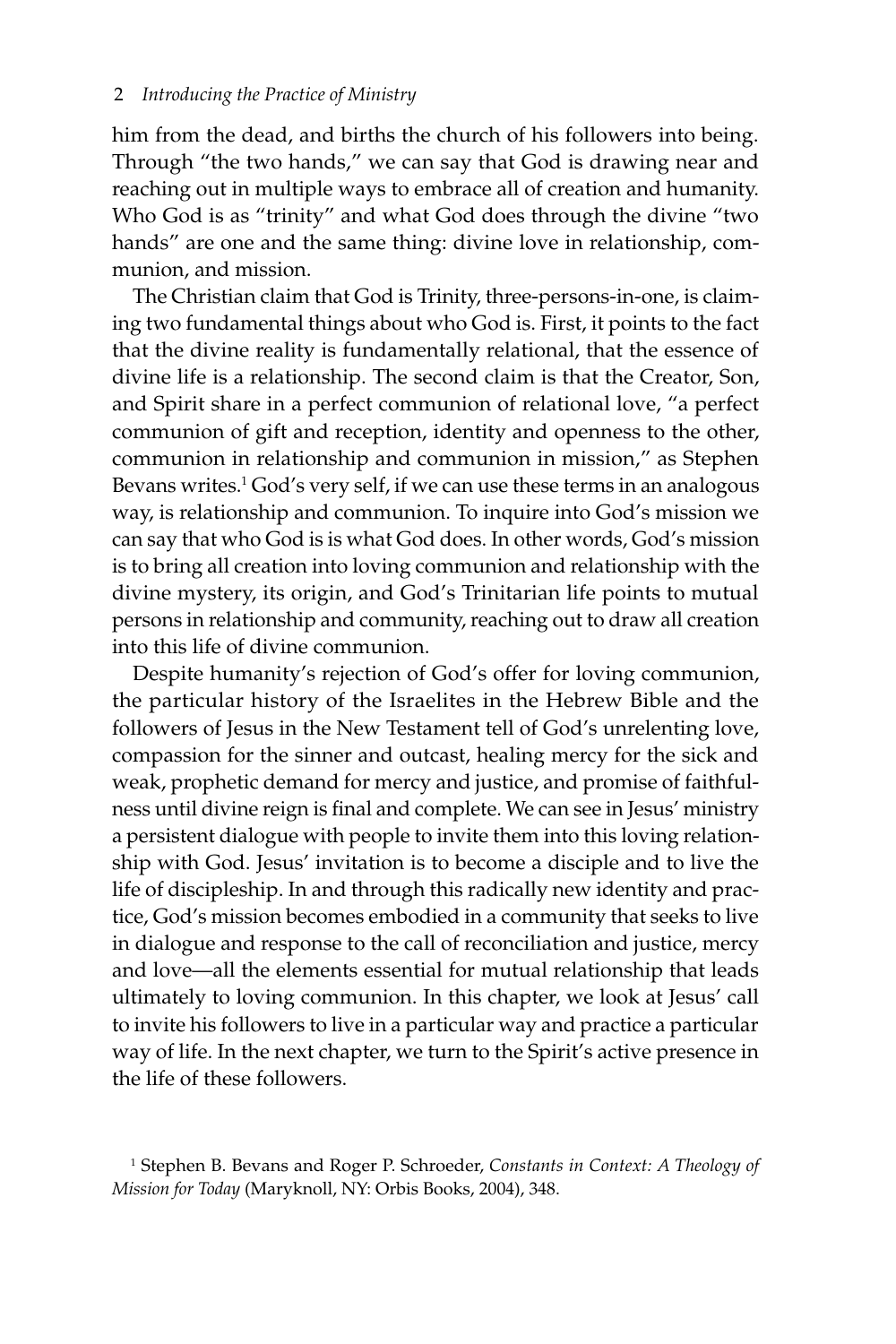#### **Disciples for Mission**

"Disciple" is clearly the most prevalent term to identify followers of Jesus in the New Testament. It is mentioned about 260 times in the gospels and Acts of the Apostles. "Disciple" literally means a "pupil" or "learner" (*math∑t∑s*, from the verb *manthanein*, "to learn") and was used in ancient times to designate a "follower of a great leader," "one who follows after," and "one who learns."2

In antiquity the term "disciple" was used in common discourse and was not necessarily a term applied to religious teachers and pupils. In Greek philosophical schools, for example, many teachers had "disciples," though Socrates, Plato, and Aristotle all seem to have refused such titles for themselves and their pupils. The term "disciple" is found only once in the Old Testament, not at all in the Dead Sea Scrolls, and only later finds its way into the Talmud, where it refers to disciples of particular rabbis. The most prominent and common usage in late antiquity of the term "disciple" is found in the canonical accounts of Jesus of Nazareth. Here it refers to people who physically followed Jesus as well as those who take up a way of life that he embodies and teaches. The term "disciple" also refers to followers of other religious leaders such as John the Baptist, the Pharisees, and Moses, all of whom have "disciples" who follow their teachings. It is difficult to know when "disciple" was introduced into Christian vocabulary, but by the time of the writing of the gospels it is clearly the most common way of designating Jesus' followers.

The first name for Christians seems to be one used by Luke in the book of Acts, "those of the Way," which refers to people, primarily Jews, who accepted salvation through Jesus Christ (Acts 9:2; 19:9, 23; 22:4; 24:14, 22). The term "Christian" was then used, probably first in Antioch, to refer to "those of the household of Christ" or "Christ-followers" (Acts 11:26). It was used to distinguish those who followed Jesus, Jew or Gentile, from Jews who did not follow Jesus. Eventually it was adopted by Jesus' followers to refer to themselves (Acts 26:28; 1 Pet 4:16). These three early terms—followers of the Way, Christian, and disciple—accomplished a similar purpose. They identified a person as a member of a group by who they claim as their teacher and the way of life they have taken up in accepting that person's teaching. This amazing teacher was proclaimed

<sup>2</sup> John F. O'Grady, *Disciples and Leaders: The Origins of Christian Ministry in the New Testament* (New York: Paulist Press, 1991), 23.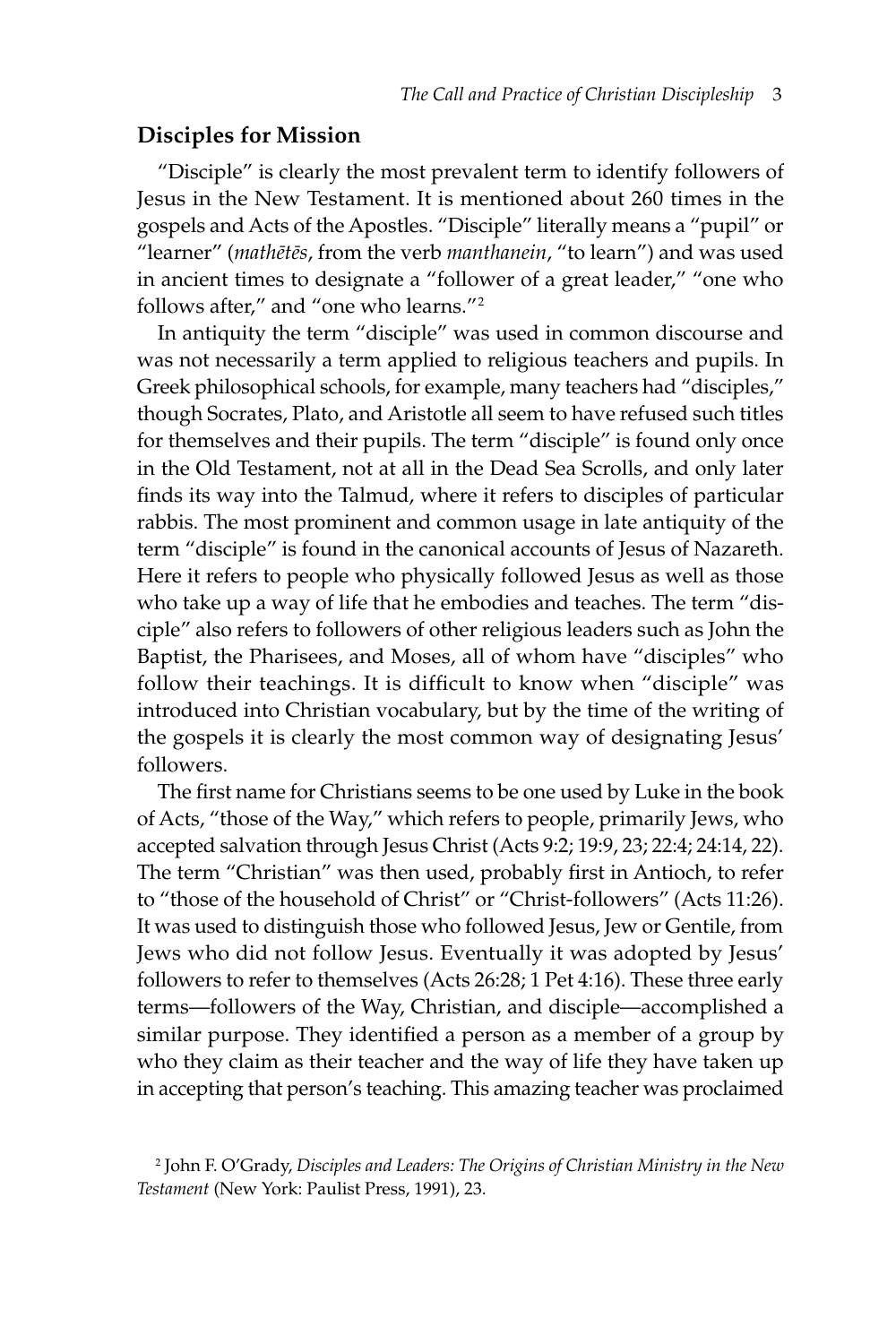to be Lord and Messiah by followers of "the Way." Christian identity, from the start, was forged in and through relationship and practice.

As much as the gospels are an account of the story of Jesus, accompanied by theological interpretations of the meaning of his life, death, and resurrection, they are also an account of the disciples and a theological interpretation of discipleship. Each author, in a unique way, creates a portrait of the disciples and the meaning of discipleship that is intended to inform readers about who we are to become and what we are to do as disciples. The Christian tradition is born out of the first followers who pass on what they learn from Jesus about discipleship.

Though each of the four gospels has a distinctive way of portraying the disciples, we can discern a common call pattern. When compared to other teachers of his time, Jesus is unique in that he chooses his first group of disciples, rather than the more common practice in which disciples chose their teacher. At the outset of each story, Jesus calls by name a group to follow him. (Oftentimes the Twelve are equated with the disciples, though for each author there are many more disciples than the initial group called the "Twelve.") Perhaps to emphasize the radical change demanded of this call, Mark tells us that this initial group "immediately" left everything and followed (1:17-18). The gospel writers tell us nothing of the agony or difficulty in leaving behind families, jobs, and homes to follow this itinerant preacher, perhaps because Jesus will later emphasize that nothing can stand in the way of following him. In addition to leaving everything behind, discipleship entails a radical conversion.

Clearly the first step of discipleship is responding to the call to follow Jesus. A disciple is a follower first and foremost. But what does following mean? What must a follower learn along the way? Who do we become when we follow Jesus? To be a disciple means learning a way of life that embodies particular dispositions, attitudes, and practices that place the disciple in relationship to, and as a participant in, God's mission to serve and transform the world. In addition, then, to become a follower, disciples are called to be worshipers, to learn what it means to pray and to worship in "Spirit and truth" (John 4:23). To be a disciple means to become a witness to the risen Christ, to tell others the story of what God has done. To be a worshiper and witness means to learn to be a neighbor, not just to kin and friends, but also to the stranger and the enemy. To follow the way of Christ a disciple must become a forgiver, to learn the practice of seeking forgiveness when they do wrong and offering reconciliation when they themselves are wronged. And becoming a neighbor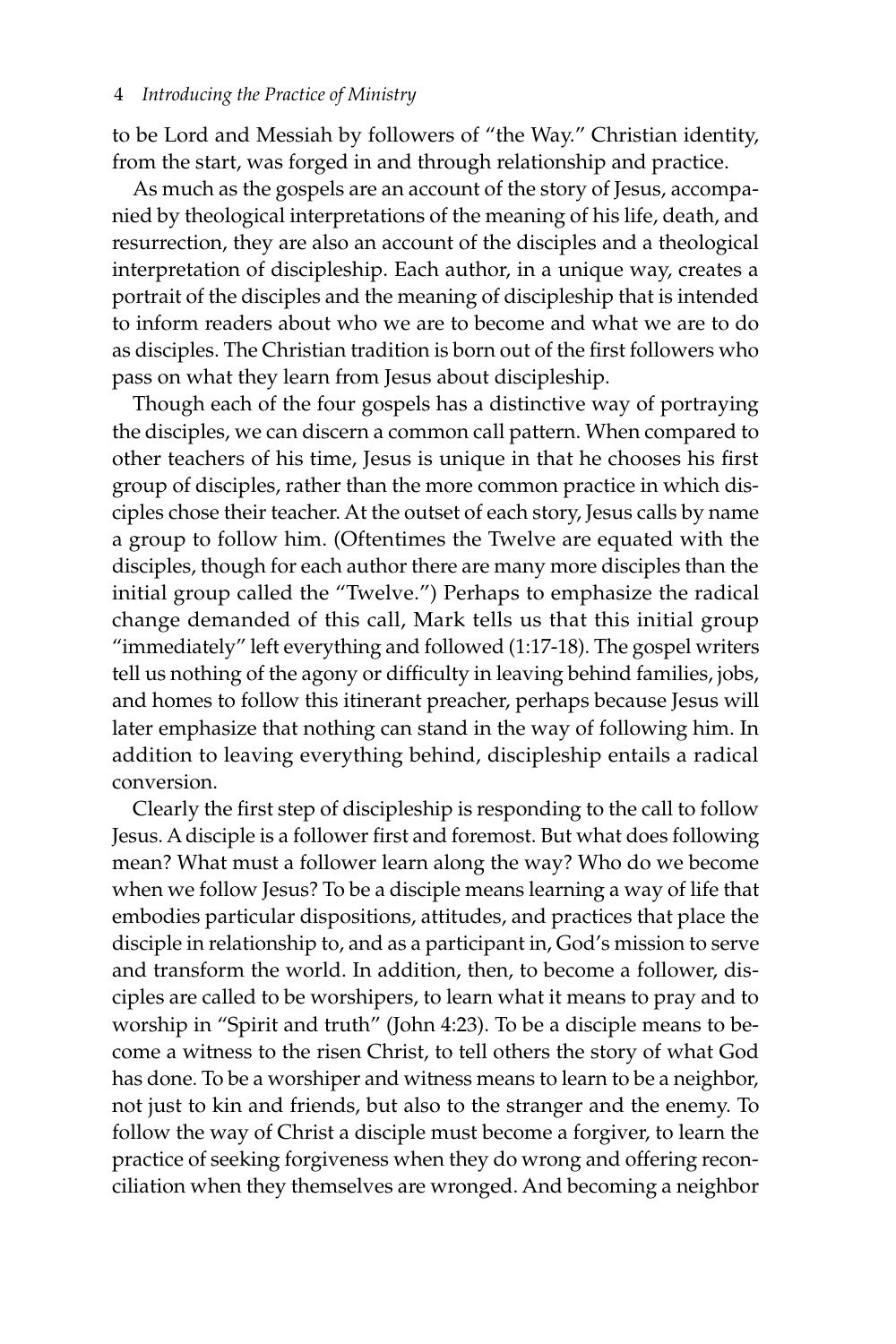means becoming a prophet, concerned for all the harm and violence that befalls neighbors. And, finally, to be follower is never a solitary or single endeavor. It means being a member of the community of disciples. To nurture and sustain the Body of Christ and all facets of discipleship, disciples are to be stewards of the gifts of creation and "of God's mysteries" (1 Cor 4:1). These seven features—follower, worshiper, witness, forgiver, neighbor, prophet, and steward—are the central aspects of the life of the disciple that I will elaborate here.

#### **Follower**

To be a follower means that a person enters into a lifelong process of learning from Jesus, to come to know who and what Jesus is and what Jesus is claiming about God's call to relationship, communion, and mission. As the theology of the adult catechumenate emphasizes, initiation into the Christian community means living in a state of permanent mystery, a lifelong immersion into mystagogy. To be Christ's follower is to embrace Christ as teacher, to seek wisdom and understanding for what the path and cost of discipleship entails, and to be schooled in the paschal mystery of death and new life.

The beginning of discipleship is Jesus' summons, "Follow me" (Matt 4:19). In the call narratives, several important elements can be noted. First, Jesus calls disciples by name, thus establishing a personal relationship with each disciple. And yet disciples are called into a community that accompanies Jesus, and they are most often referred to in the plural, as disciples. In Matthew's gospel, for instance, the names of disciples are not included in stories until chapter 14. It is the case that we do not know a great deal about the twelve disciples or other disciples that join the journey. Disciples, then, have a personal and a communal relationship to Jesus and to each other.

The story of Jesus and the disciples entails roughly two parts. The first part of each gospel tells the story of the disciples schooling in the way of Jesus. They are taught by him through parables and discourses, and they witness a large number of healings and exorcisms. They are eyewitnesses to the full reality of who and what Jesus is: the proclamation of the presence and future coming of God's reign. And during the course of the early part of Jesus' ministry the disciples grow in understanding and faithfulness, with some being called to take up Jesus' ministry of healing, preaching, and teaching.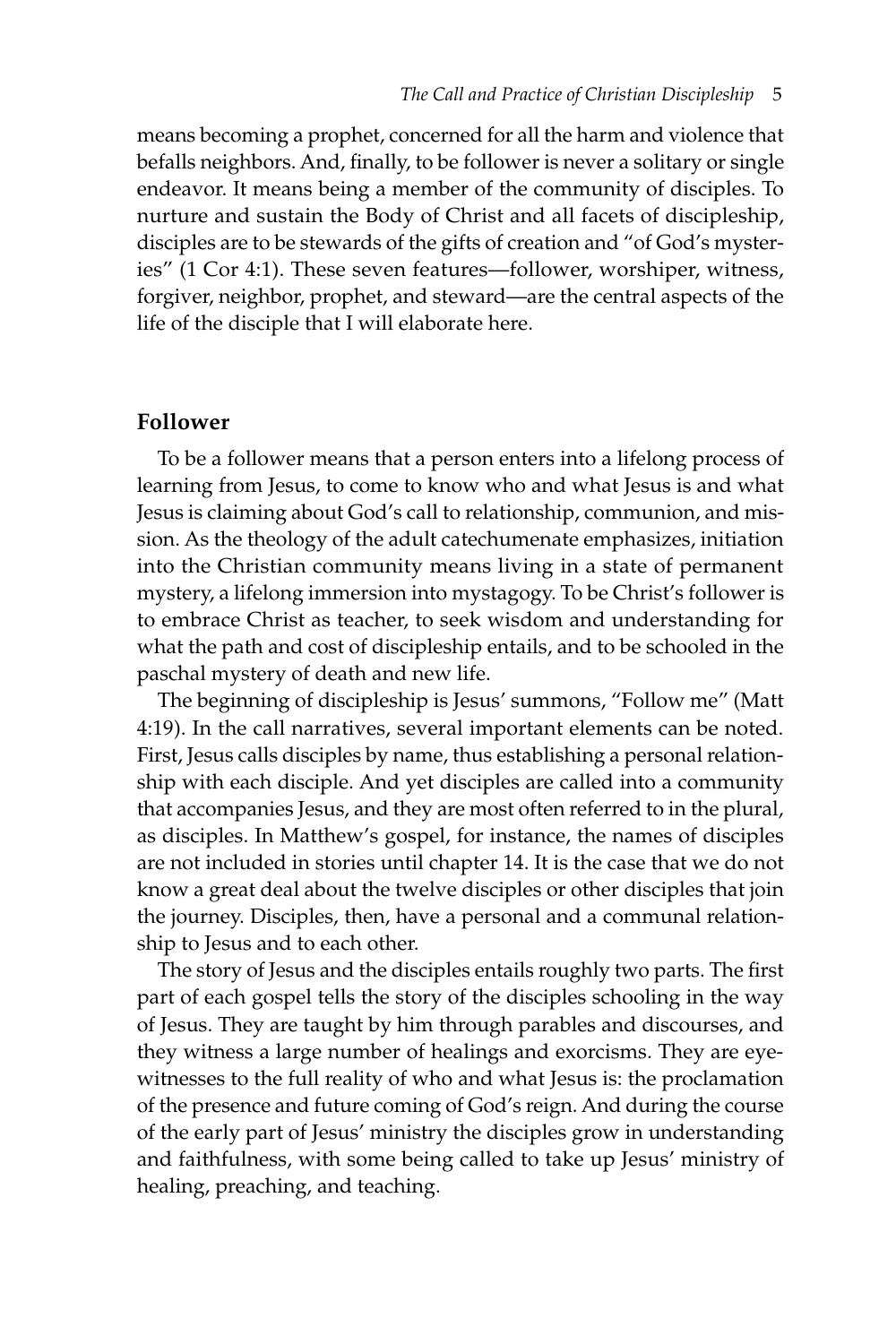#### 6 *Introducing the Practice of Ministry*

The second part of the gospel story entails the journey toward Jerusalem and the dynamics at play when Jesus' death and resurrection become the focus of his life and teachings. A drama unfolds in which an increasing number of disciples, along with the crowd, grow weary and leave, and some continue to follow Jesus. An important element in the story is the growing opposition to Jesus from Jewish religious authorities, Roman officials, and his own followers. As the conflicts heighten, the disciples do not always understand Jesus' teaching, they see but do not believe in God's mission proclaimed by him, and they are increasingly weak, ignorant, and hard of heart (Mark 8:14-21). One denies, another betrays, many flee. Following becomes more complex as the path to suffering and death becomes the route, with some disciples who continue to follow, including a few who stand at the foot of the cross, anoint, and bury him.

The gospel writers do not spare the disciples: they paint a realistic picture, not in order to cast blame or put the disciples down, but because they know themselves that discipleship is a difficult path to follow, one that their own communities struggle to embrace and endure. The first followers stand as powerful witnesses in both their faith and their failures. The tensions in discipleship are real: it entails learning, growing, changing, and converting, as well as turning away, failing, doubting, and at times rejecting the summons. It means taking up with a community of friends, brothers and sisters, a new family and household that includes the unclean and sinners. It also means competition, grabbing for power, and attempts at being first. It can mean a growing distinction and conflict from those who do not believe and follow, and yet it entails a call to "make disciples of all nations" (Matt 28:19) and to embrace the whole world as a place for service and mission. The "way" is one of ambiguity, dichotomy, and tensions that are never neatly resolved but that push disciples into an ever deeper and more difficult discernment of what following really means. Jesus teaches disciples what it means to be a perfect "follower" of God's mission and way when he embraces his death and places his trust completely in God.

#### **Worshiper**

In the Gospel of Luke, Jesus is portrayed as a man of prayer. In each significant moment of his life—entering his ministry, during ministry, setting out for Jerusalem, facing his death, and hanging on the cross—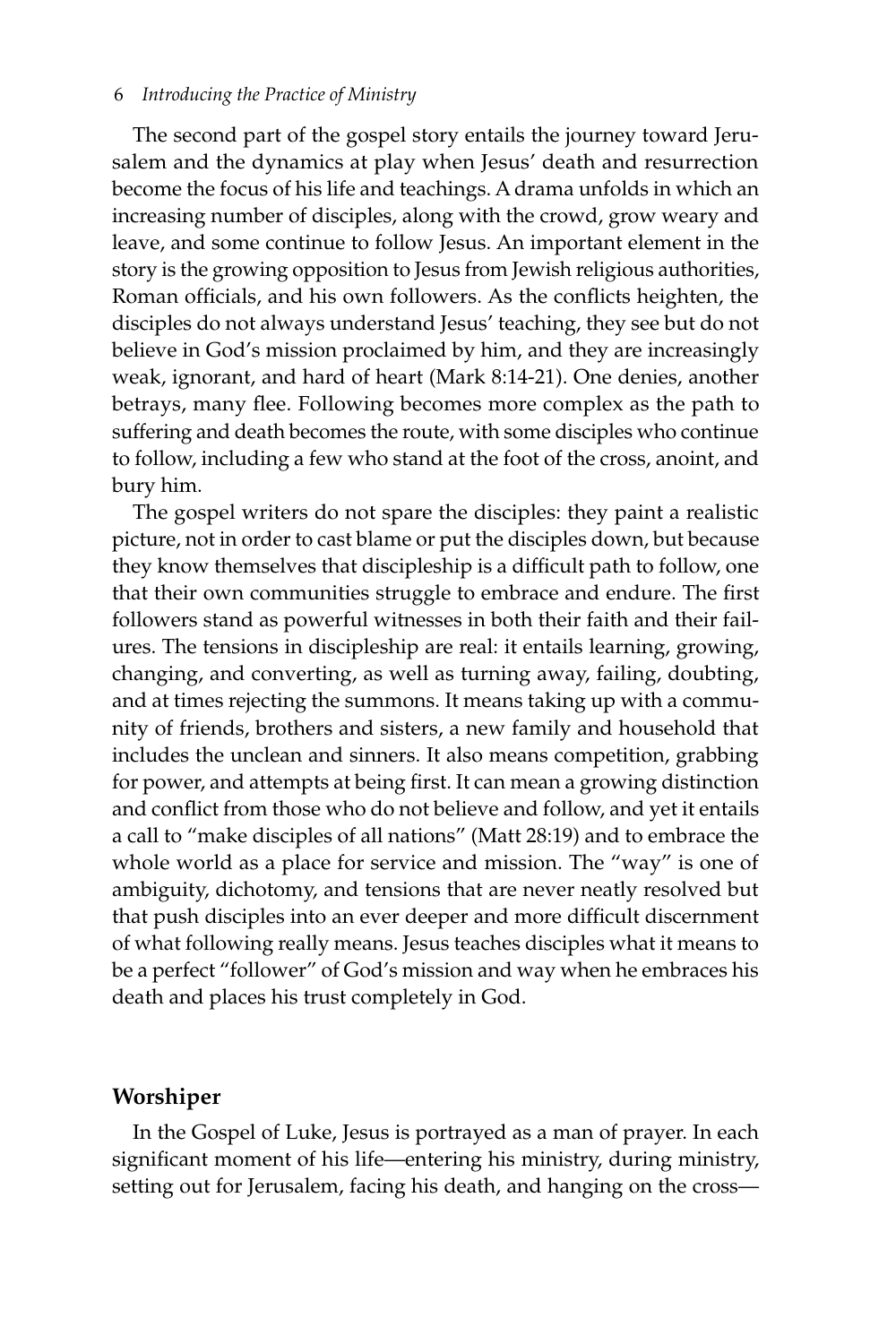Luke portrays Jesus engaged in the act of praying. Jesus becomes the perfect worshiper, a model for how his disciples are to pray and worship. He also teaches his disciples how to pray (Luke 11:2-4; 18:1), teaches them about prayer (Luke 11:5-8, 9-13), and how to become "true worshipers" in "spirit and truth" (John 4:23).

Prayer, for Jesus, is an ongoing dialogue and source of communion with God. Jesus recognizes God as the source of all that is in creation, the source of healing power and authority in his teaching, preaching, and healing ministries. Prayer is an opening of his heart, mind, and soul to this source of divine love and mercy and a willingness to be transformed into the servant that God is calling him to be. In prayer Jesus offers praise and thanksgiving, asks for forgiveness for those who would harm him, and seeks guidance, direction, and support.

Luke portrays Jesus at prayer during his baptism. He receives the empowering gift of the Spirit and hears God's announcement that he is the Beloved One, the one called to carry forth the mission. In the early phase of his ministry, Jesus seeks solitude to pray. We do not know the words he speaks to God, but it is not hard to imagine that Jesus seeks guidance, direction, and rest. He is overwhelmed by the enthusiastic response to his initial teachings (Luke 4:16-30, 43-44) and the healing of unclean spirits and the sick (Luke 4:33-37, 38-39; 5:12-14). In a fairly brief amount of time "a report about him began to reach every place in the region" (Luke 4:37), and Jesus was attracting large crowds (Luke 4:42; 5:15) as well as initial opposition (Luke 4:29). What could all this mean? What was he to do? At several important points along the journey, Jesus turns to prayer as the source of his ministry and life: prior to his calling the Twelve and teaching the Sermon on the Plain (Luke 6:12); when he asks the disciples "who do you say that I am?" and reveals the first passion prediction and its link to discipleship (Luke 9:18-27); at the transfiguration (Luke 9:28); in the garden at Gethsemane (Luke 22:39-46); and on the cross (Luke 23:46). Jesus both prays for his disciples (Luke 22:32) and asks them for their prayers (Luke 22:40). Through prayer, and by the power of the Spirit, Jesus is able to continue the journey from his ministry to Jerusalem and his death.

Jesus fully embodies what it means to be worshiper, offering his disciples a model to follow and imitate. What disciples learn is that prayer is a dialogue that demands total trust and dependence on God, even in the darkest hour when only lament rises to our lips (Mark 15:34). In following Jesus, disciples learn to join him in worshiping God as creator and redeemer, calling upon God as "Abba" (Matt 6:7-15; Luke 11:1-13).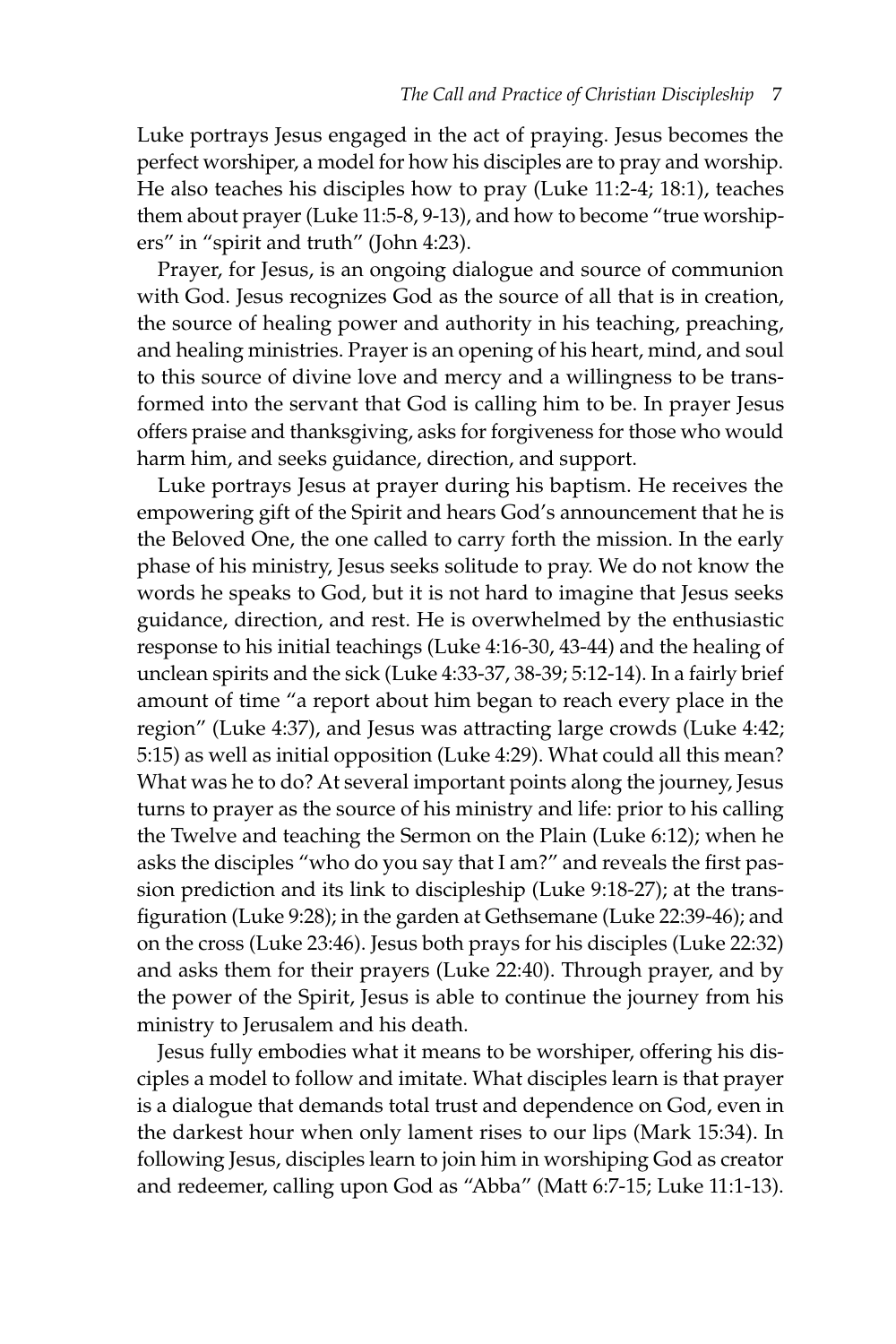Prayer and worship become immersions into the divine life and mission.

What does it mean to be a worshiper as Christ is a worshiper? The author of the Letter to the Hebrews explains that Christians have to come to a new understanding of what is distinctive about worship now that they stand in relationship to Christ, the High Priest. Christ, who is the Anointed One in his incarnation, takes on all of what it means to be human and becomes, through his death, the High Priest, the "only" priest necessary for Christians as they stand in relationship to God. Christ changes the divine-human relationship by embracing humanity and by transforming humanity's relationship to God, for all now stand *in Christ* in relationship to God. Jesus, we might say, is the "perfect" disciple insofar as he embodies the servant who through obedient love follows the path and drinks of the cup that he must drink. He is a perfect worshiper insofar as he offers his whole self to God in trust and hope, abandoning everything in his life, including his family, friends, and ministry to take up the cross. Christ, as the one true mediator, stands as the door, the gate, and the opening into God, drawing disciples on a path into that same relationship.

Since early times, Christians pray "through Christ our Lord," a phrase that captures the belief that all Christian prayer is prayer in and through Christ to God. This, of course, is what it means to be the Body of Christ, the community joined in Christ's prayer. Disciples are true worshipers when prayer becomes one with Christ's prayer, a prayer of obedient love, a prayer of a servant, of one who will follow, taking up the cup and following the way of the cross. Even when prayer evades our hearts and lips, the Spirit prays in and for the community of disciples united as Christ's body (Rom 8:26-27).

To be a worshiper is to understand human persons as created for worship. As Jesus is the embodiment of worship, disciples are to become worshipers. Disciples are to take up "doxology as a way of life," according to Catherine Mowry LaCugna. Christians are "most fully human when we praise God" and giving glory to God is not only in prayer and liturgy but also with our whole lives. Living in doxology transforms us to live in "right relationship" so that "once we fathom that *everything* is created for the glory of God and not necessarily for our own consumption, this changes how we relate to the totality of the universe."3

<sup>3</sup> Catherine Mowry LaCugna, *God for Us: The Trinity and Christian Life* (San Francisco, CA: Harper & Row, 1991), 342ff.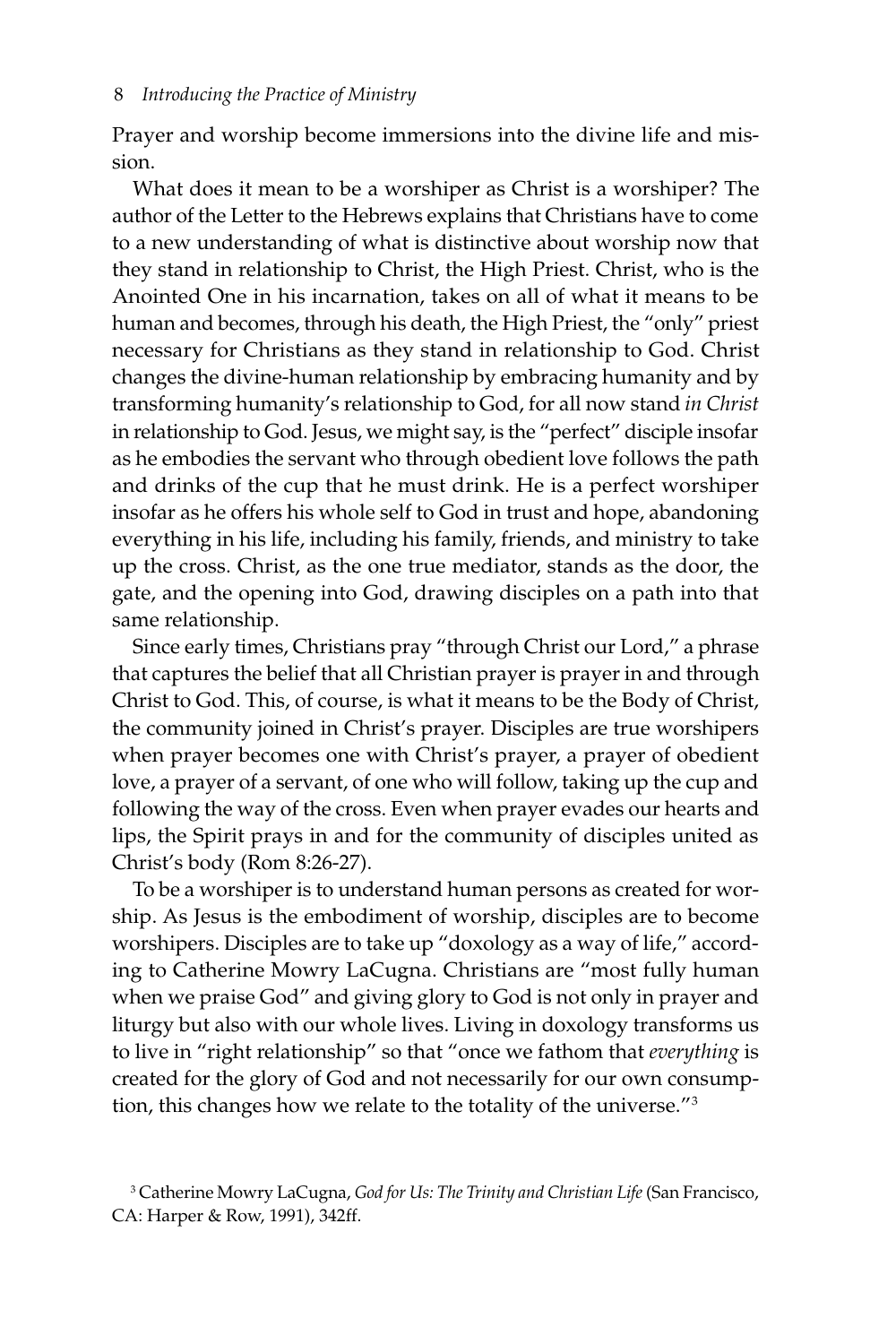#### **Witness**

To be a follower and worshiper, a disciple must also become a witness, one who gives voice to the claim that Christ has made on their life. As Jesus is the Word made Flesh, the Word who gives witness to God's mission, each disciple is created in the image of the Word and becomes, in and through the Spirit, a witness to the risen Christ.

To be a witness means to offer a testimony, to proclaim and announce a message. In both the Hebrew Bible and New Testament, to give a witness is related to speaking the truth about what one has seen and what one knows. In the Pentateuch two basic understandings of witness are recorded: injunctions that require two witnesses to give testimony, the firsthand knowledge of a fact or event, in a court of law to ensure justice and fairness (Exod 23:2; Num 5:13; 35:30; Deut 19:15-16), and injunctions against bearing false witness, speaking untruths against a neighbor (Exod 20:16; 23:1; Deut 5:20; 17:6-7; 9:18-19; Job 10:17).

Both the legal and moral traditions point to the essential claim on the witness: to give testimony to the truth about what they know. "Let them bring their witnesses to justify them, and let them hear and say, 'It is true'" (Isa 43:9). The ultimate witness in the Hebrew Bible, of course, is Yahweh, who knows the truth regarding the people's promise to keep the covenant and their words and deeds that repeatedly break the promise (Jer 42:5). In fact, God is often a witness against the people and a witness of the promises people make to each other (Gen 31:50; 1 Sam 12:5-6; 20:23; Mic 1:2; Zeph 3:8; Wis 1:6; Job 16:19). At the climax of his preaching Moses often calls out for heaven and earth to be a witness against the people (Deut 4:20; 30:19), and he even gives them a song as they are about to enter the Promised Land that "will confront them as a witness." He is of course concerned they will forget and turn away from the covenant (Deut 31:19-21). Moses also claims the book as a witness (Deut 31:24-29; Isa 30:8), and Joshua claims the altar as a witness to the covenant (Josh 22:26-28, 34; Isa 19:20). Later in the prophetic tradition, God calls on the prophets and the people to be witnesses of the Lord (Isa 43:9-12; 44:8; 55:4-5; Zeph 3:9).

The legal and moral meanings of bearing witness can be found throughout the New Testament as well.<sup>4</sup> The New Testament writers

<sup>4</sup> Two witnesses in a court of law: Matt 18:15-16; 1 Tim 5:19; John 8:17; 2 Cor 13:1; 1 Tim 5:9; Heb 10:28; Rev 11:3. Bearing false witness in a court: Matt 26:60-65; Mark 14:63; Luke 18:20; Acts 6:13. Injunctions against bearing false witness: Mark 10:19; Matt 15:19; 19:18; Luke 18:20.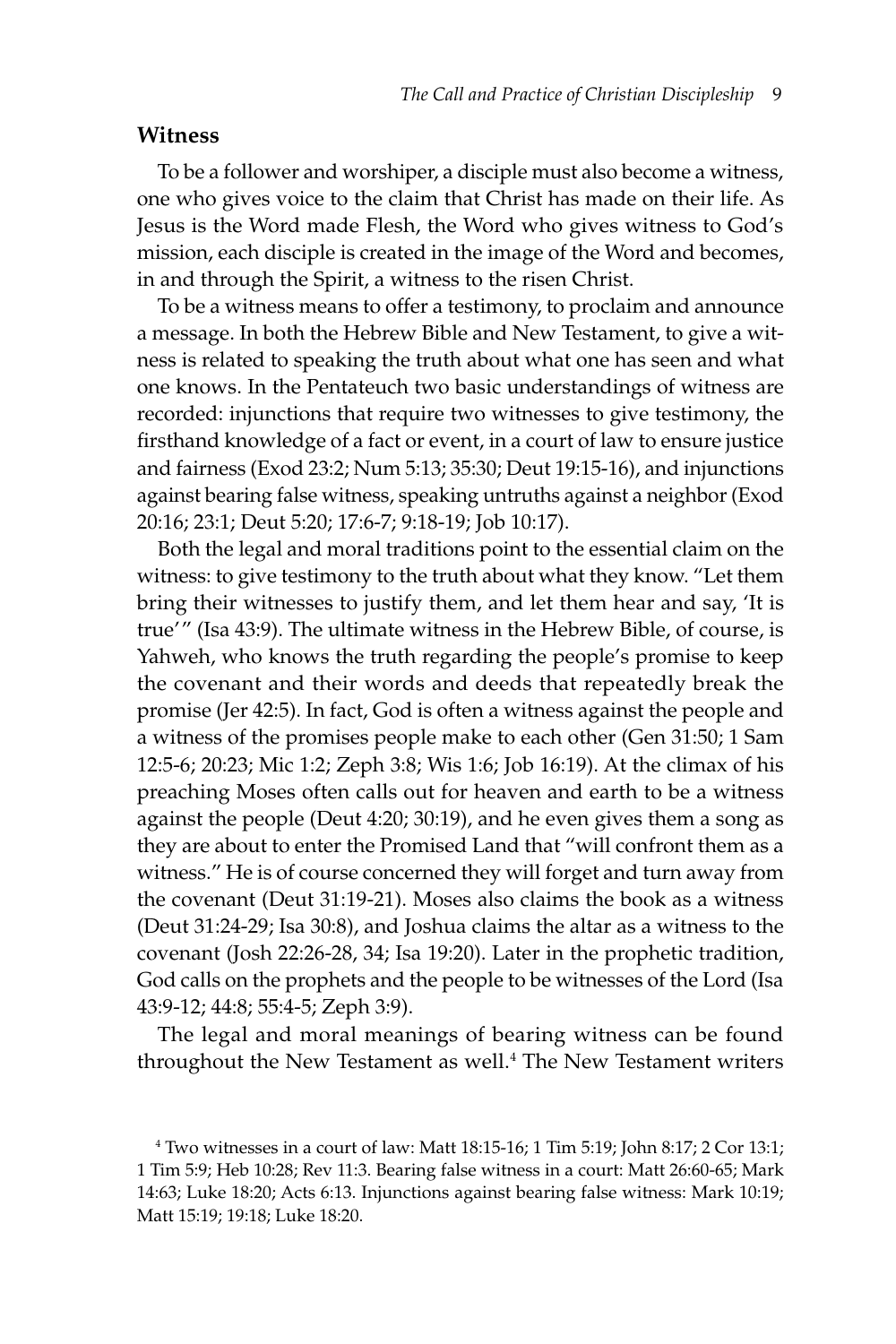place emphasis on Jesus as a witness, a witness to the truth at his own trial (Matt 26:60-65), the one who came to give witness to the light (John 1:7), and the one who is a faithful witness (Rev 1:5). Jesus called upon his disciples to follow him as witnesses, just as he bore witness to the Father, so they are called to be a witness to all that God has done through him. Luke begins and ends his gospel with a focus on witness. Luke claims at the outset that the sources of his proclamation are eyewitnesses of the life, death, and resurrection of Jesus (Luke 1:2; 24:48; Acts 1:8), and in the concluding scene, Jesus tells the disciples, "You are witnesses of these things" (Luke 24:48). In the Acts of the Apostles, Luke is concerned to show that the apostles are witnesses to Jesus, living eyewitnesses who can give an account of his death and resurrection (Acts 1:22; 2:32; 3:15; 5:32; 10:39, 41; 13:31). Of course, Paul, who is not an eyewitness, becomes a witness through his direct encounter and conversion, and his own ministry is based on this witness (Acts 23:11; Rom 1:9; 8:16; 2 Cor 1:23; Phil 1:8). Furthermore, for Paul, through baptism into Christ, the Holy Spirit is "bearing witness" through each disciple that they are "children of God" and "heirs in Christ" who will share in his suffering and glory. Together with other disciples, the church becomes a "cloud of witnesses" on which later generations can depend (Heb 12:1).

As the early Christians learned, giving a witness has consequences. Claiming to be a follower of Jesus in public can mean opposition, hardship, imprisonment, and for some, death. The word "martyr" comes from the same Greek root for "witness" and is claimed for those who meet a violent end because of their testimony but are prepared to suffer gladly "for the name." A witness bears by testimony and a martyr by death.

Testimony is also a liturgical act and when disciples worship, they give witness to the truth of God's mission in their lives. Many churches invite people to give testimony in Sunday morning worship or weeknight prayer services. In the free church tradition, for example, a believer describes what God has done in his or her life and is affirmed by the community's response, "Amen!" A believer's story is witnessed through the biblical story. The personal testimony points to the truth of God in human frailty as well as strength in order that each individual life becomes bound to a common story.

Testimony extends outside liturgy as well. It is a form of evangelization that calls disciples to tell the truth to those who may not know or have experienced it. Thomas Long points out that talking about faith is more than expressing what we believe; we talk about faith because "we are always talking ourselves into being Christian." Likewise, the truth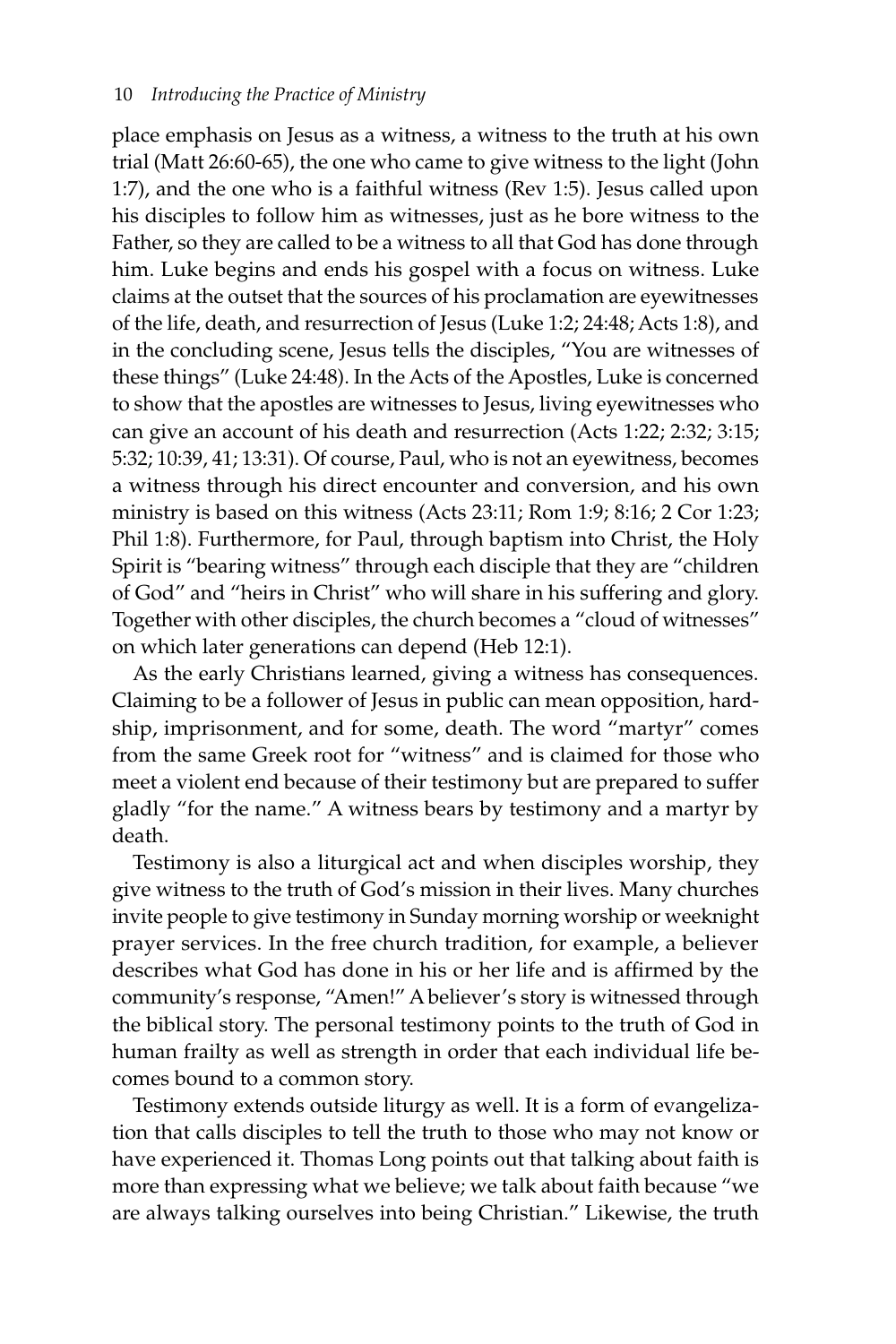Christians encounter in the gospel compels them to witness to others not just about themselves, but about God. Long states, "To speak about God is to be in relationship to God, which means that speaking about God is more than speaking *about* God; it is also speaking for, in, with, and to God. Authentic speech about God, therefore, can be said to be a form of prayer."5 And, in that sense, to be a witness is clearly an aspect of being a worshiper.

#### **Neighbor**

The love command that guides disciples is stated clearly in the Hebrew Bible and New Testament. When he is asked by the rich young man what is the greatest of all the commandments, Jesus does not hesitate: "The first is, 'Hear, O Israel: the Lord our God, the Lord is one; you shall love the Lord your God with all your heart, and with all your soul, and with all your mind, and with all your strength.' The second is this, 'You shall love your neighbor as yourself.' There is no other commandment greater than these" (Mark 12:29-31; also Matt 22:34-40; Luke 10:25-28; Deut 6:4). On this great law all other commandments, rules, laws, and principles must find their bearing and measure.

In the Old Testament a neighbor was understood to be a person who was a fellow member of the covenant community, similar to a brother or kinsman. "Neighbor" quite literally refers to those who dwell next to or nearby, people who share land, resources, and traditions. Because of this close proximity and the problems and tensions that arise from dwelling closely together, the Israelites had to work out codes of conduct to guide friendly and peaceable neighbor relations. What precisely did living in covenant mean between neighbors? Neighbors were instructed to be honest and fair in financial dealings with each other, not to covet or steal what a neighbor possesses, not to judge a neighbor's actions harshly, and to help a neighbor in need. Conflict between neighbors brought about serious consequences for the whole community, sometimes ending in national catastrophes. Yahweh was believed to be a harsh judge of those who treated their neighbor badly. Prophets' visions of a new age included images of peace between neighbors, an end to war and bloodshed, with joyous feasts where all neighbors would eat together (Isa 11).

<sup>5</sup> Thomas G. Long, *Testimony: Talking Ourselves into Being Christian* (San Francisco, CA: Jossey-Bass, 2004), 7, 11.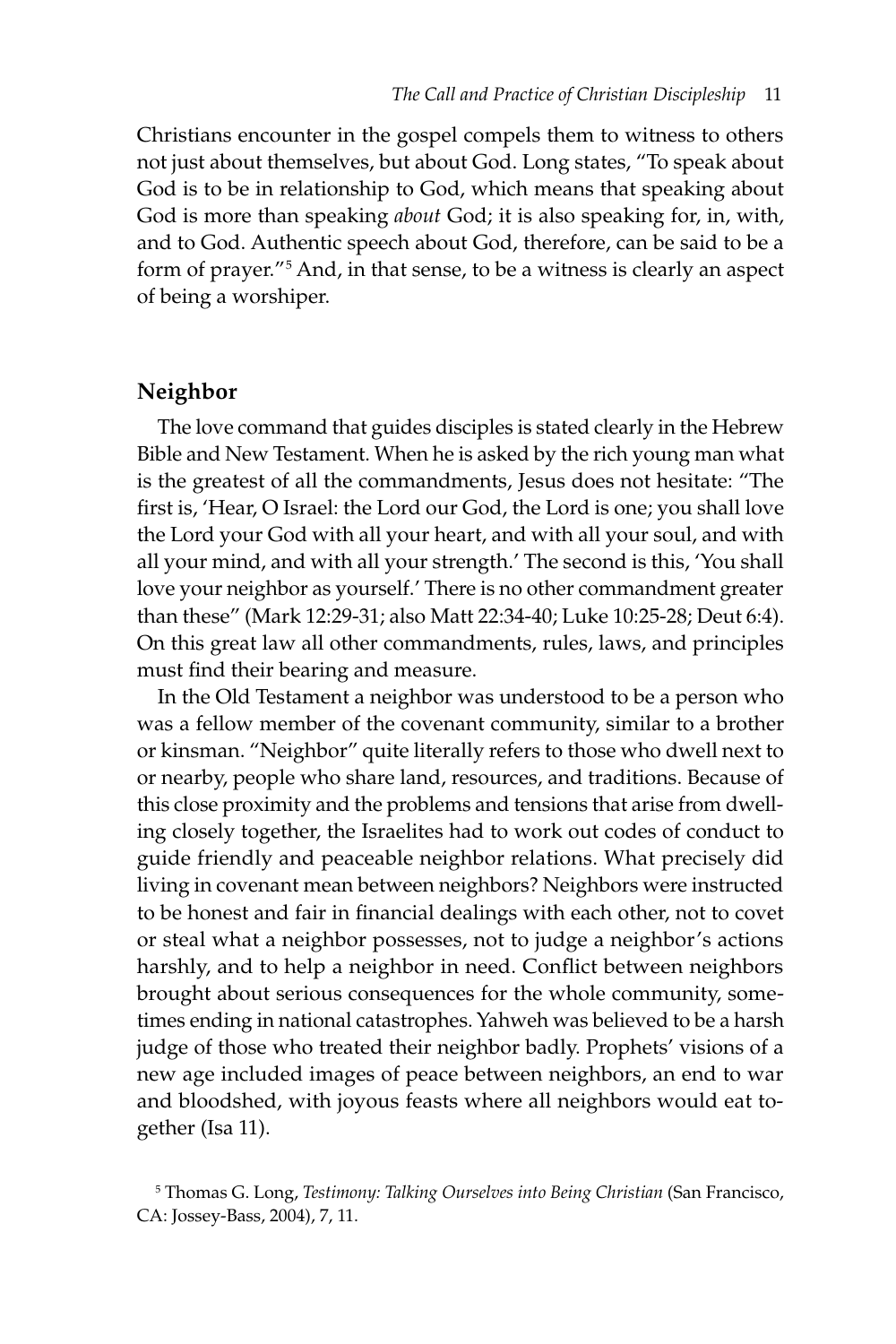#### 12 *Introducing the Practice of Ministry*

Jesus builds his neighbor ethic on the Great Commandment that links love of God and love of neighbor, even going so far as to place this above all forms of temple sacrifice and worship (Mark 12:31-33). Jesus also teaches honesty between neighbors and warns against the hypocrisy of judging neighbors harshly, since a person's sinfulness is as great if not greater than a neighbors, a point Jesus brings home with the humorous image of the speck in the neighbor's eye and the log in the judge's eye (Matt 7:3). But Jesus continually expands and challenges the teaching on neighbor love to the point of emphasizing love of enemies (Matt 5:43-48). In Jesus' community this often meant neighbors who had come to be hated, rejected, and defiled as unclean and unworthy, such as Samaritans, lepers, tax collectors, and prostitutes. In fact, this is a group of neighbors with whom Jesus often shares food and subsequently breaks laws of ritual cleanliness. Through table fellowship with outcasts, Jesus is a witness to "who is my neighbor," a radical display of who God considers to be neighbor.

The type of community that Jesus envisions is one that welcomes all, not discriminating people or groups based on social categories. He envisions a "neighborhood" where people share food and rejoice together in what is lost and found (Matt 18:12-14; Luke 15:3-10). In John's gospel he places the love commandment in the context of the new community that Jesus has formed. Here Jesus calls the disciples "friends," bound to him not as servants or by family ties, but because he has chosen them to follow him together (John 15:12-17). And for Paul it is the bond in and through Christ that makes neighbors into the Body of Christ (1 Cor 12:12-31). Jesus tells his disciples to preach the gospel to the ends of the earth, and early disciples realize that they must take the gospel into neighborhoods beyond Israel where Gentiles abide. In fact the early "disciples really do not fully *recognize* themselves as church—a separate reality from Judaism—until they recognize that they are called to a mission that has as its scope 'the ends of the earth' (Acts 1:8)."6

#### **Forgiver**

If upholding the great commandment of neighbor love is difficult, certainly one of the most complicated aspects of discipleship is to learn how to become a forgiver. Practicing forgiveness and reconciliation bring a disciple face-to-face with their wrongdoings as well as the hurts and

<sup>6</sup> Bevans and Schroeder, *Constants in Context*, 10.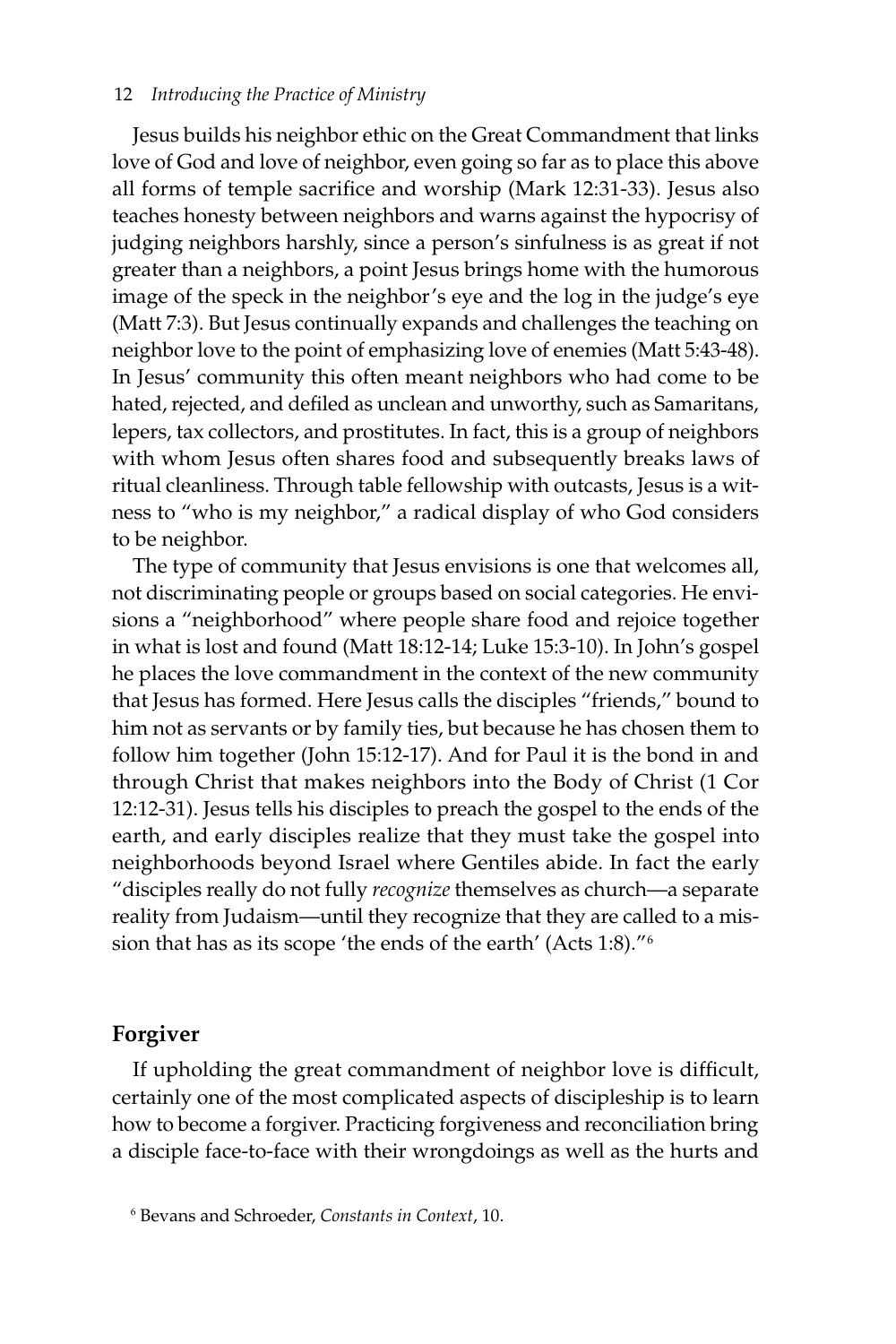wounds born from others' actions, emotional as well physical. Both of these human dynamics—admitting failure and sin and seeking forgiveness, and forgiving another's sin—shape human life, families as well as societies, in multiple ways. How disciples respond as both sinner and sinned-against determines to a large extent the quality of their lives as well as the testimony it bears. If disciples fail to make amends for the wrongs committed, they can become self-righteous or self-justifying, believing there is no need to seek forgiveness, or they can hide in fear, shame, and guilt, paralyzing and binding life into a kind of death. And when disciples are hurt by others, if they do not, in time, work toward forgiving, they risk living in anger, bitterness, and revenge, eventually seeking an eye for an eye. Disciples can also make excuses for the other's wrongdoing and not hold them accountable, leaving themselves open to being a doormat that others can step all over. None of these conditions is a particularly appealing way to live and is not what following Jesus is all about. Being called into the fellowship of Christ with other disciples means learning to become a forgiver, to reconcile grievances with our neighbor, which involves both the practice of forgiving those who sin against us and seeking forgiveness from those we sin against. In the great dance of forgiveness, disciples seek and receive God's forgiveness.

In the Hebrew Bible, forgiveness is associated with a number of ideas: "wiping away," "sending away," "removing," and "covering." The Israelites came to understand over the course of their relationship with Yahweh that their sins separated them from the divine covenant but that the covenant could be restored through repentance, atonement, and seeking Yahweh's forgiveness. Seeking reconciliation in the context of the Hebraic covenant means restoring relationships to their rightful place, both with God and with neighbor. The Israelite community developed rituals of atonement and sacrifice through burnt offerings that expressed the destruction of their sin. Animal sacrifice symbolized a "guilt offering" through which sins are confessed and the priest declares, "you shall be forgiven" (Lev 5:10ff). In addition to rituals, the community's leaders pleaded with God in prayer to forgive the people's sins and restore the bonds of the covenant. Moses prayed, "Forgive the iniquity of this people according to the greatness of your steadfast love" (Num 14:19), and Solomon implored God to "Hear the plea of your servant and of your people Israel when they pray towards this place; O hear in heaven your dwelling place; heed and forgive" (1 Kgs 8:30).

The authors of the Hebrew Bible texts were not afraid to reveal the reality of unforgiveness, the struggle to forgive and the desire at times to not forgive. The psalmist is well known for hurling bitterness toward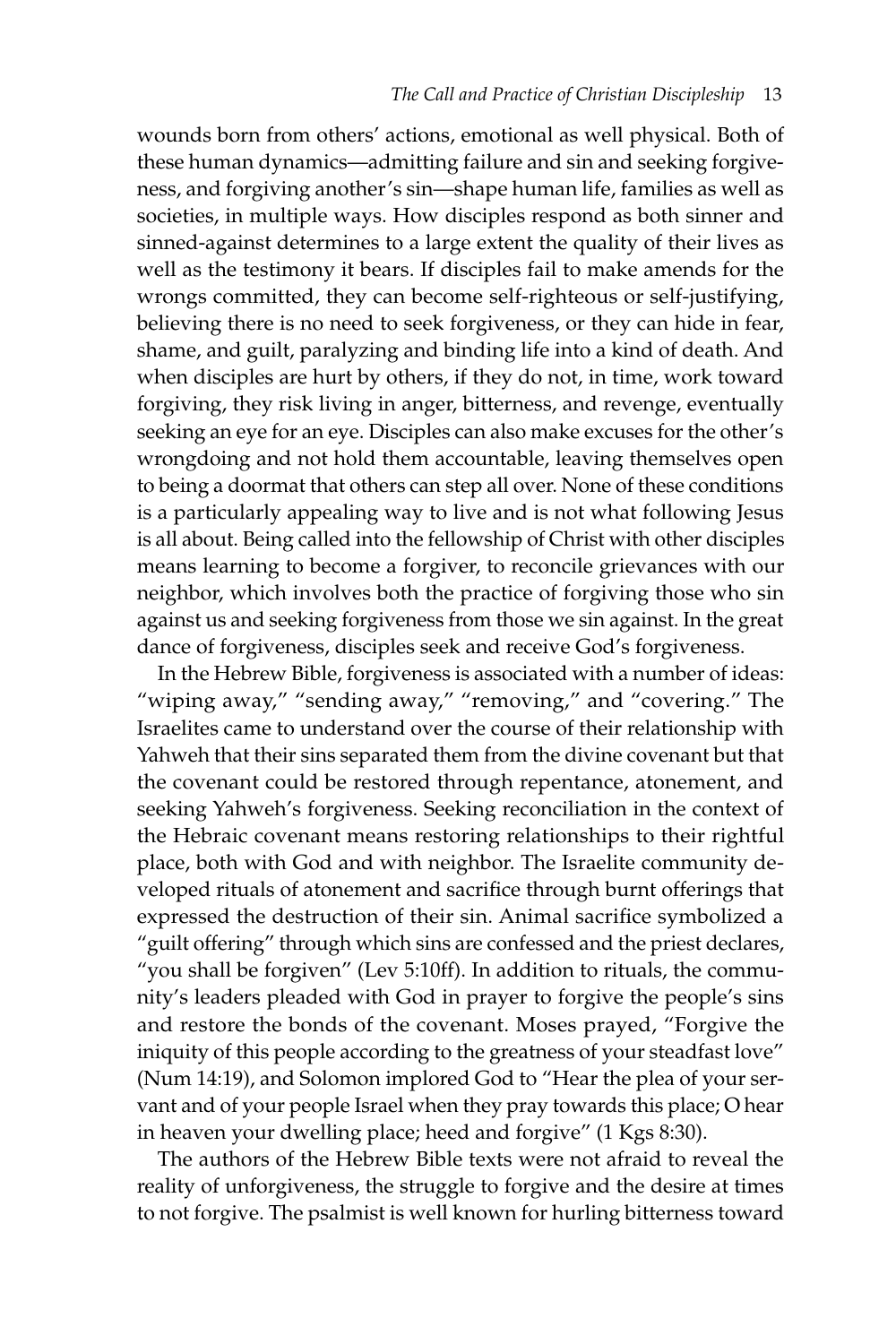his or her enemies and the enemies of God: "O that you would kill the wicked, O God!" (Ps 139:19). The prophets also tell God *not* to forgive the sinner. Isaiah says, "And so people are humbled, and everyone is brought low—do not forgive them!" (Isa 2:9). Jeremiah repeats a similar refrain, "Do not forgive their iniquity, do not blot out their sin from your sight" (Jer 18:23). But in that struggle to understand divine forgiveness, the prophets also proclaim God's perspective on forgiveness: "I will cleanse them from all the guilt of their sin against me, and I will forgive all the guilt of their sin and rebellion against me" (Jer 33:8). What disciples of Yahweh must learn is that God's forgiveness does not make sense (Isa 55:8): a follower can never gain forgiveness or equality with God by an act of reparation or ritual sacrifice. "For you have no delight in sacrifice; if I were to give a burnt offering, you would not be pleased" (Ps 51:16). Rather a "broken and contrite heart" is the sign that the follower knows his or her sin and lack of love and seeks to be in communion with Yahweh again. The prophets too had to learn that God forgives because God loves: "I will love them freely, for my anger has turned from them" (Hos 14:4).

An essential claim to Christian faith is that no person on his or her own can relieve him- or herself of the burden of sin or muster what is needed to forgive the wrongs they endure. Forgiving neighbors and asking forgiveness is not a matter of human accomplishment, greater personal effort, or heroism. The practice of forgiveness is grounded in the recognition that God's love conquers all sin, a love that empowers disciples to seek and grant forgiveness in the face of much pain and hurt. Neighbor love precedes neighbor forgiveness in the Christian story. Joseph's brothers realize when their father is dead that Joseph will not only hold a grudge against them but pay them back in full. They go to ask forgiveness: "please forgive the crime of the servants of the God of your father" and they do so "as your slaves" (Gen 50:17ff), never imagining that Joseph will accept them as brothers. Joseph weeps upon hearing their request for forgiveness and embraces them, not as slaves, but as brothers, promising that "I myself will provide for you and your little ones." Joseph models the practice of love through forgiving those who sinned against him.

This is the model Jesus follows and teaches: because Yahweh loves, Yahweh forgives, but this forgiveness comes when sinners seek forgiveness from one another, thereby restoring a community of love. In fact, for Jesus, divine and human reconciliation are caught up with each other: without forgiving a neighbor a wrong, God will not forgive our wrongs,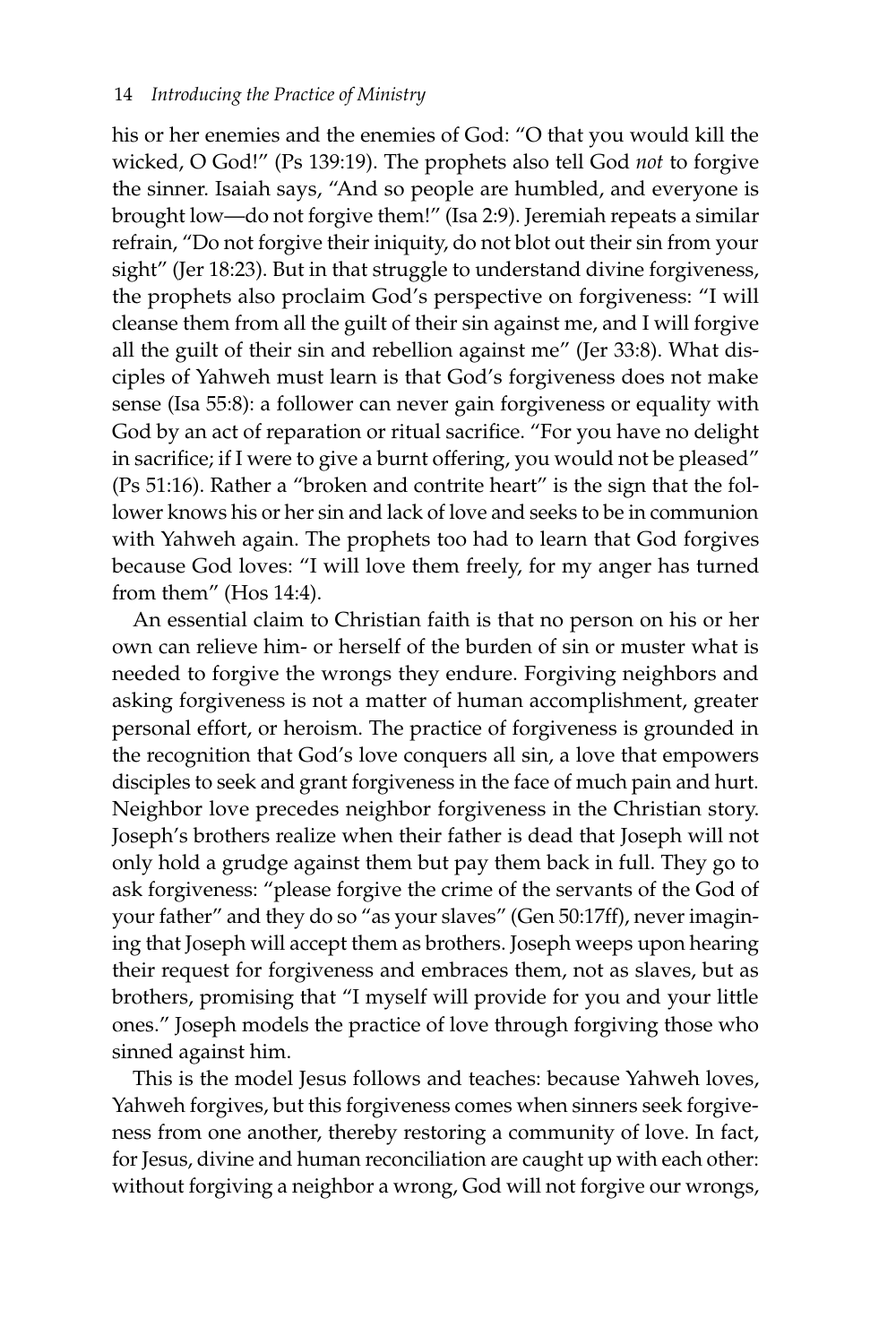and without seeking God's forgiveness for our sins, we have little capacity to become forgivers. "For if you forgive others their trespasses, your heavenly Father will also forgive you; but if you do not forgive others, neither will your Father forgive your trespasses" (Matt 6:14-15).

Central to Jesus' witness about God is the radical, abundant, merciful love that God offers. Forgiveness is God's very nature and mission, because God is divine communion that is self-giving love. God is forgiveness who empowers Jesus to practice divine forgiveness and extend the power to forgive sins to his followers. Forgiveness is not a hardship for God, as the Israelites learned over time, and God does not respond in anger or retribution, but embraces all sinners who return with a humble heart. Reconciliation is at the heart of divine mission.

Jesus preaches this radical gospel of divine love and forgiveness, and heals sinners who are estranged from God and community. Jesus comes on the heels of John the Baptist announcing the forgiveness of sins (Mark 1:4; Luke 1:77; 3:3). A paralyzed man receives both healing and forgiveness (Matt 9:2ff), and the woman who anoints Jesus' feet pours out love that flows from the forgiveness she has experienced (Luke 7:47). To those who do not observe the ritual law, to the outcast and the sick, to those who have done wrong, Jesus proclaims, "Friend, your sins are forgiven you" (Luke 5:20).

Not always good news, however. Some could not accept this view of divine forgiveness, or Jesus' claim that he forgives sinners. Jesus tries to make the teaching on forgiveness easier to practice: "Do not judge, and you will not be judged; do not condemn, and you will not be condemned. Forgive, and you will be forgiven" (Luke 6:37). Yet even that teaching is rejected. Charges of blasphemy against Jesus are closely tied to his proclamation of forgiveness of sins (Luke 5:21). His own suffering and execution, as an innocent person in the face of false charges, brings Jesus to a place of abandonment, loneliness, and pain. And yet, Jesus' love for God and his followers led him to a radical step of obedience, to lay down his life for his friends and to offer forgiveness to those who crucify him. In Luke's gospel, Jesus is the ultimate reconciler, offering healing and hope to the guilty criminal being crucified alongside him at the same time that he begs God to forgive those who wronged him (Luke 23:32-43). Jesus bears a forgiveness born out of neighbor love and compassion, even for those who reject, betray, judge, and condemn him.

But forgiveness in practice is a difficult path to follow, both in seeking forgiveness and in granting it. Many of the wounds people bear at the expense of violence, murder, war, torture, or rape are so horrible it takes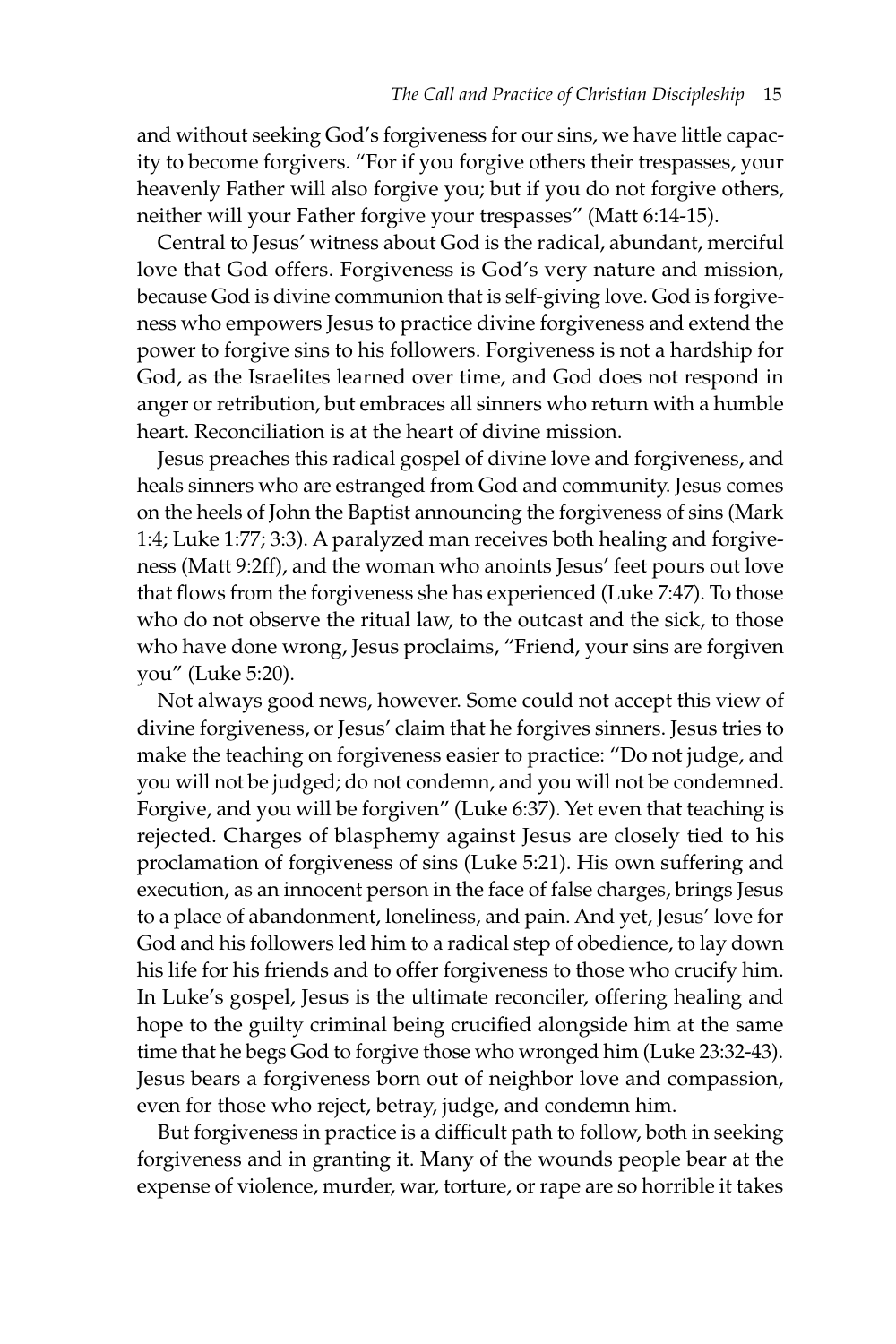years to find comfort, healing, and reconciliation. Because disciples understand their call as members of the Body of Christ, it seems hard to accept that the very relationships that are meant to give life and companionship are oftentimes the source of our greatest pain and suffering. Forgiveness is not a simple matter in human relationships. Most often, it is a process that takes time, healing, and the help of others. Those who suffer innocently need time to gain perspective on painful situations, face difficult emotions, and search for strength and courage—facets of human experience that can easily be ignored or repressed. Methodist theologian Gregory Jones calls the process the "dance of forgiveness" by which he means the movements that must be learned to live a way of forgiveness. He reminds us that forgiveness begins in witness: telling the truth about what has happened and identifying the anger, hurt, and pain experienced. From this pain comes a desire to live beyond it, not necessarily forgetting or dismissing it, but living differently in relationship to the hurt. Forgiveness also invites a disciple to see the wrongdoer as God sees them, as a child of God who needs healing and forgiveness. It may be difficult to initially grasp this view of a wrongdoer, but disciples take the first step when they utter the prayer of Jesus, "Father, forgive them" (Luke 23:34). In other words, disciples are invited by Christ to see sinners as neighbors.

When disciples face their own sinful acts, the steps of the dance apply as well. For the sinner, the steps to forgiveness begin with contrition, the heartfelt sense that I have committed a wrong and must seek to restore the broken relationship with my neighbor and with God. Contrition is the desire to be free from the burden of sin and guilt. I must be able to confess my sin, to give a witness to the truth of what I have done, and to acknowledge that the person I have harmed is a child of God. I repent the sin: admitting I was wrong. I can also give witness to the reality of God's all-embracing love that has forgiven and healed me in the past. In seeking God's forgiveness disciples are renewed to take up the life of discipleship again, which entails a commitment to change. From this broader vision of God's loving mercy in relationship to the sinner and the victim can come a commitment to change the circumstances that lead to such brokenness. Forgiveness is the path that leads to reconciliation, a commitment to change.

To be forgiven by God demands that the Christian become a forgiver: to offer forgiveness to others when sinned against, to accept the forgiveness of others, and to offer healing and consolation when there is pain and misery. As Jones says, forgiveness is not an isolated act or feeling, but a way of life that is "shaped by an ever-deepening friendship with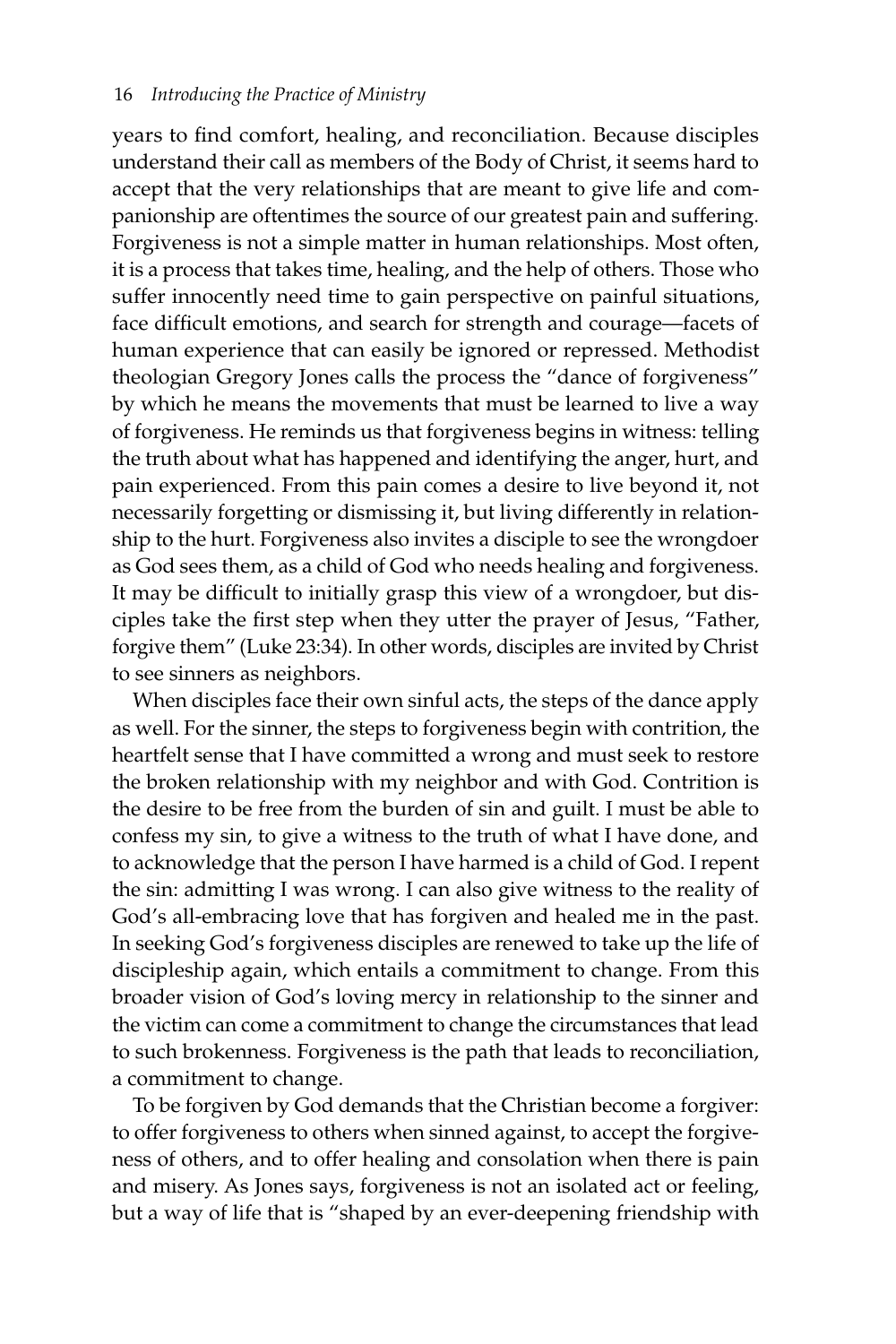God and other people" that aims toward restoring communion.<sup>7</sup> Being a forgiver involves a lifetime of learning, because forgiveness means not just forgiving "seven times" but "seventy-seven times" (Matt 18:21-22).

#### **Prophet**

To be a neighbor is also to be a prophet. Prophets are a witness with a keen perception for what harms a neighbor: scorn, hatred, disobedience, hubris, unbelief, greed, and selfishness. Prophets see a larger reality within the neighborhood: they give witness to neighbor relations that become distorted, forgotten, and abused. A prophet can see social and cultural realities that harm people's lives on a personal, interpersonal, and systemic level. Disciples are called to embrace their call to be a prophet when they witness harm, evil, or oppression that besets a neighbor. Disciples are prophets when they demand that neighbors not be harmed by either individuals or systems, when they call the community back to its covenant with God, and when they work to change patterns of wickedness that destroy human life and flourishing. Prophets are witnesses to the power of the Spirit in transforming human hearts and minds. As Bevans notes, "The church's mission is about cooperating with God in the call of all people always and everywhere, to justice, peace and the integrity of the creation."8

In Hebrew *nabi* means "one called" or "one who is called" to speak, not his or her own words, but to speak God's words. In this sense, prophets are witnesses of God's justice. The later prophets, or writing prophets, were clearly called to exhort the people to renounce the popular though false actions and values they had adopted, and return to the life of the covenant. Being called upon to be a prophet was surely not wanted (Amos 7:14-15) or deeply admired by the people. Prophets are sent to their neighbors with a message about the state of human dignity and the dire prospects of the common good. Each prophet directed his message to a particular people undergoing a particular hardship, yet each focused on the need for diligent faith in the face of hardship, repentance for how neighbors were being treated, especially the poor and vulnerable, warnings of Yahweh's wrath and judgment if change did not come about, and hope in returning to God's covenant and favor (Isa 9:1-6;

<sup>7</sup> Gregory L. Jones, "Forgiveness," in *Practicing Our Faith: A Way of Life for a Searching People*, ed. Dorothy C. Bass (San Francisco, CA: Jossey-Bass, 1997), 134.

<sup>8</sup> Bevans and Schroeder, *Constants in Context*, 369.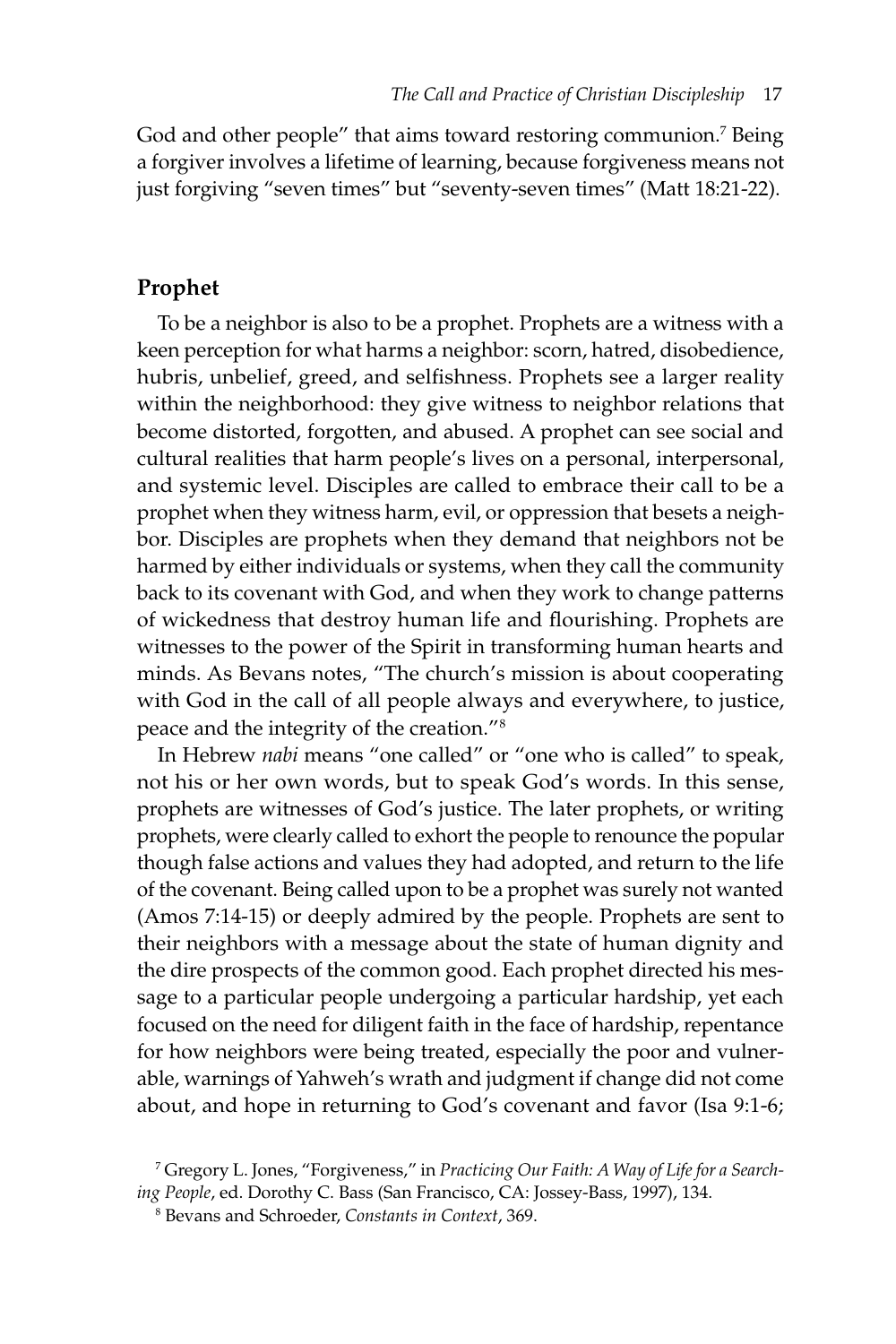#### 18 *Introducing the Practice of Ministry*

11:1-9; Mic 6:8; 7:8-20; Jer 31:31-34). Hosea, a prophet of divine compassion (Hos 11:8-9), reminds the people that God's covenant is not just a legal agreement, but born of a deep love for the people, a personal relationship between Yahweh and the people. He reminds the people that even though God punishes their stubborn ways, Yahweh is always ready to forgive and welcome them back.

Prophets arise in Israel and are active during political and religious crises. Prophets preached repentance and reform during the Assyrian invasions and occupations (Amos, Hosea, First Isaiah, Micah), the decline of Judah and the Babylonian exile (Jeremiah, Ezekiel, Second Isaiah), and the postexilic period (Third Isaiah, Zechariah). Each in their own way look to Israel's history as one of unbroken faithfulness by Yahweh and continual unfaithfulness by the people. This dynamic helps to explain what has happened over the course of history as Israel moves from being a great and mighty nation to one dominated and oppressed by outside forces. Obedience easily turns to disobedience and true worship becomes a mockery as idols and foreign gods were praised and trusted over Yahweh. Prophets are particularly sensitive to practices of false worship and false testimony (Isa 1:13; Mic 7:7).

Jesus is also regarded as a prophet, a teacher, and preacher who is part of the prophetic tradition. In Luke's gospel he begins his ministry by reading from the prophet Isaiah (Luke 4:18-19). Many recognize him as a prophet (Mark 6:15; 8:27-29), an identity and ministry he shares with his cousin, John the Baptist. Like prophets before him, Jesus calls people to repentance, invites them into a relationship with a loving and merciful God, and warns them against false religious practices and injustice toward the poor and outcast. Unlike Israel's prophets, however, Jesus does not attempt to interpret the history of the covenant and the decline of the nation. Rather he is announcing "good news" about God's presence in the midst of the people now, a presence he seems to know and experience and that emanates from him as something radically new and different.

Jesus' preaching challenged prevailing conceptions about the course of history. While many awaited the coming of the Messiah, the Jewish community expressed a variety of attitudes about what God would do: some preached an apocalyptic end; the Essenes withdrew to create a separate, holy community; zealots sought a revolution; and the temple priests continued to seek God through ritual sacrifice. Jesus chose none of these routes, but rather preached the reign of God, not as a place or a new phase of Israel's nationhood, but a profound way of encountering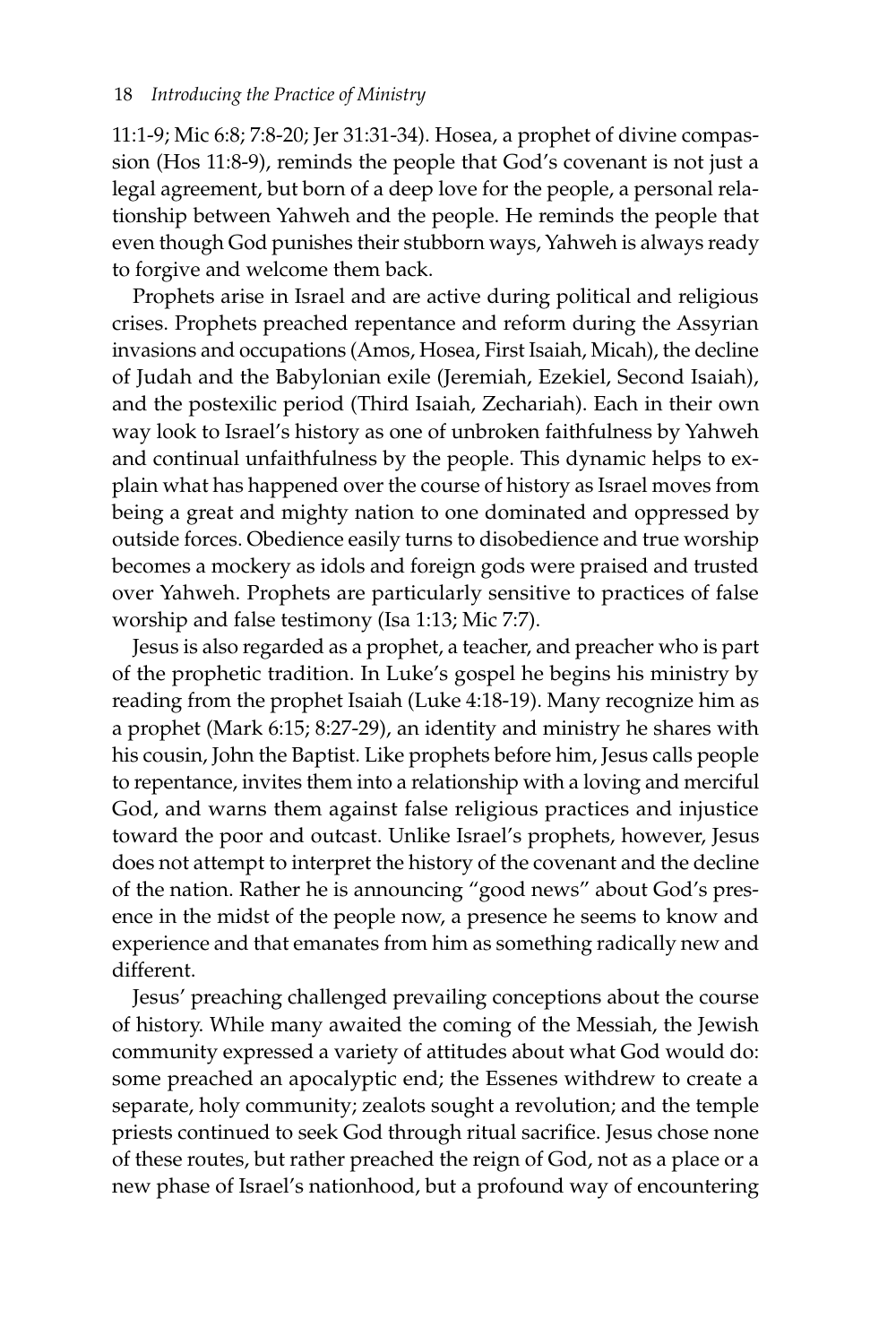God in the present and future times by a new set of relationships. The reign of God, he teaches, is the power of God active in history that liberates the oppressed, saves the lost, forgives the sinner, mends the brokenhearted, heals the sick, and offers new life to the dying. The kingdom Jesus preaches is in continuity with the covenant tradition, but in ways that shocked and upset many of his listeners. Jesus' prophetic message is that God's love and mercy extends to all regardless of their sin, status, or ritual purity. In other words, no barrier stands in the way of God's love and justice to people. Jesus' healings also point to God's radical power to overcome all forms of evil and suffering, to restore all brokenness to wholeness, the sick to health, and the dead to resurrection. Jesus claims that God's work is taking place now, it is "at hand" and can be known and experienced. But it is also "not yet," something to come in the future, which will be like a great wedding banquet, including many neighbors most people would *not* want to be invited (Matt 22:1-14; Luke 14:16-24).

Jesus' message disappoints and infuriates listeners, both because they want another kind of kingdom but also because he is making claims about God and his relationship with God that are deemed blasphemous. Jesus is forsaken and rejected, crucified and killed, because of his prophetic stance. After Jesus' resurrection, prophecy became one of the gifts of the Spirit and at least in some congregations was a regular part of worship (1 Thess 5:20; 1 Cor 12:28-29; 14:26-32).

In following Jesus as prophet, a disciple grows into a profound sense of each aspect of discipleship: the cost of following, the practice of true worship, the struggle to see others as neighbor, the dance of forgiveness, and the practice of stewardship. With a view to the whole of discipleship, a disciple can claim a prophetic voice in the community, calling fellow members to the fullness of life in Christ. As Jesus shows, prophets do not change much in people if they only condemn their faults; a prophet seems to have a better chance if they announce the good news about God's mission.

#### **Stewards**

Being a steward, and practicing stewardship, derives from being creatures of a created world. God creates and is the first steward of creation, extending the responsibility for stewardship to humanity. Because God is the source of all that is and because God claims creation to be "good,"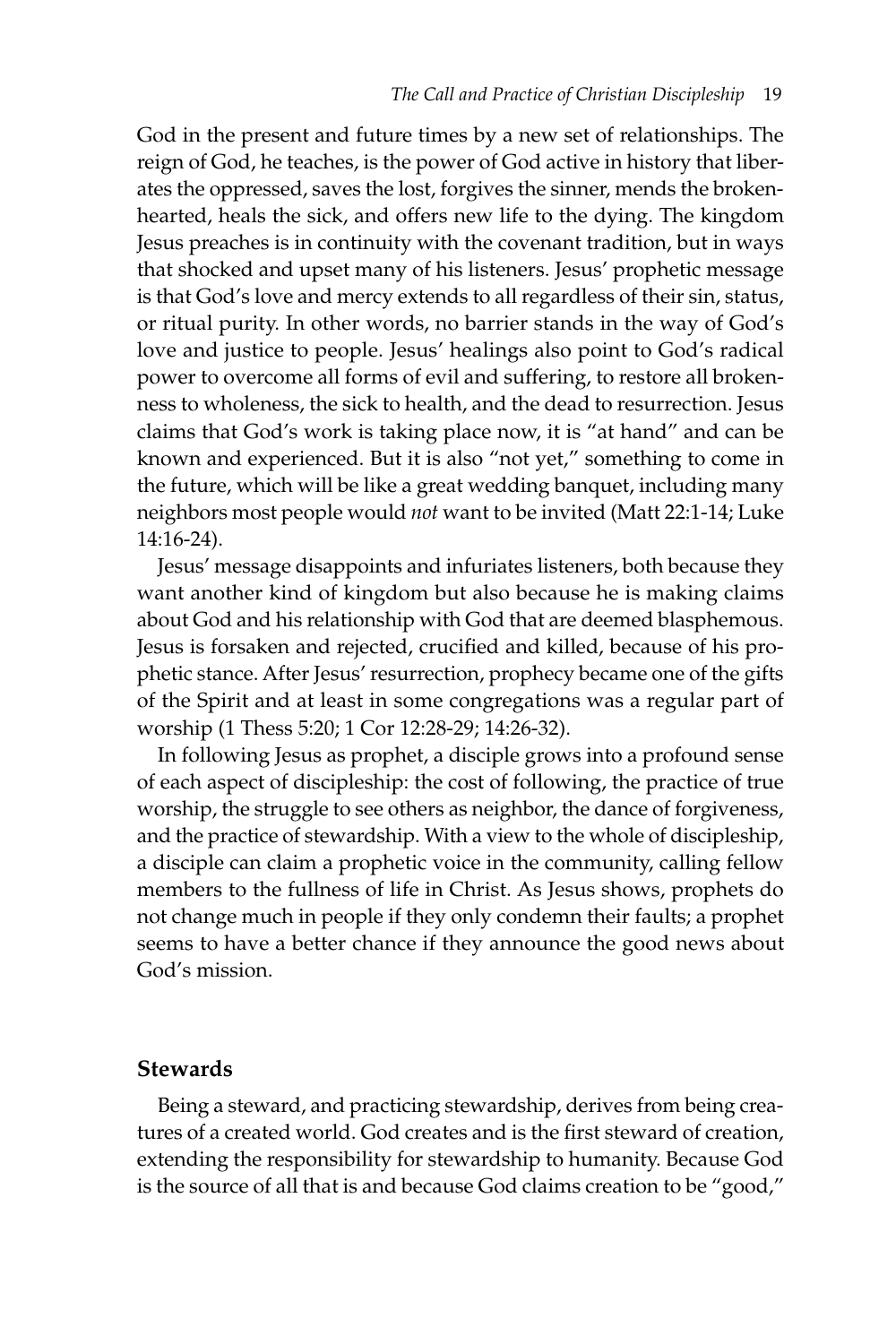disciples live in the world for the sake of the world with a spirit of gratitude, humility, and awe (Gen 1:31). Each human person is created as *imago Dei* (Gen 1:27), as "partakers of the divine nature" (2 Pet 1:3), and this radical identity includes responsibility for filling the earth and practicing dominion over all living things (Gen 1:28). The psalmist notes the amazing juxtaposition between humanity's smallness in comparison to their immense calling and responsibility: "What are human beings that you are mindful of them, mortals that you care for them? Yet you have made them a little lower than God, and crowned them with glory and honor," sharing in God's stewardship over all creation (Ps 8:3-8).

Dominion means disciples pursue a proper relationship to the whole order of creation, to keep and till, to serve, preserve, and cultivate the gifts of the earth (Gen 2:15). Stewards have dominion over the earth in order to be its guardians, custodians, and preservers. The authors of the Genesis story identify humanity's connection to the earth through two important names: "Adam," which in Hebrew (*Adama*) means of the earth, topsoil, or ground, one who comes from the dust and the earth and returns there; and "Eve" (*Hava*), meaning "living," the mother of all living things (Gen 3:20). Together humanity's parents are *Adama* and *Hava*, soil and life.

Through this connection to the earth and all living things, the biblical understanding of a steward develops in relationship to the person who has responsibility for the goods of the household, including food, property, money, and land. A steward, in the Greek Hebrew Bible, is called *oikonomos*, which combines the terms "house" and "to manage" (*oikos* + *nemein*), a term drawn from common ancient Greek usage. A steward serves his or her master by overseeing the master's table, property, and finances. The sustenance of the family household depends on proper stewardship to thrive (Gen 43:19, 24; 44:1-4).

Stewardship is a dimension of the covenant and is directly related to the community's care for its neighbors as well as its religious rituals and laws, all of which serve to express thanksgiving and praise to and for its divine source. In the Hebrew Bible the covenant requires that members care for the material needs of impoverished family members (Lev 25:35-43), celebrate sabbatical and jubilee years (Lev 25:1-17), offer first fruits (Deut 18:3-5; 26:1-2), tithe (Gen 14:20; 28:22; Mal 3:8; Neh 10:37), offer hospitality to the stranger (Gen 18:1-15), and remember and observe the Sabbath (Exod 20:8-11). In a variety of ways, then, the covenant entails the practice of stewardship through concern for the poor, sharing of personal resources, and recognition of the true source of life and sustenance.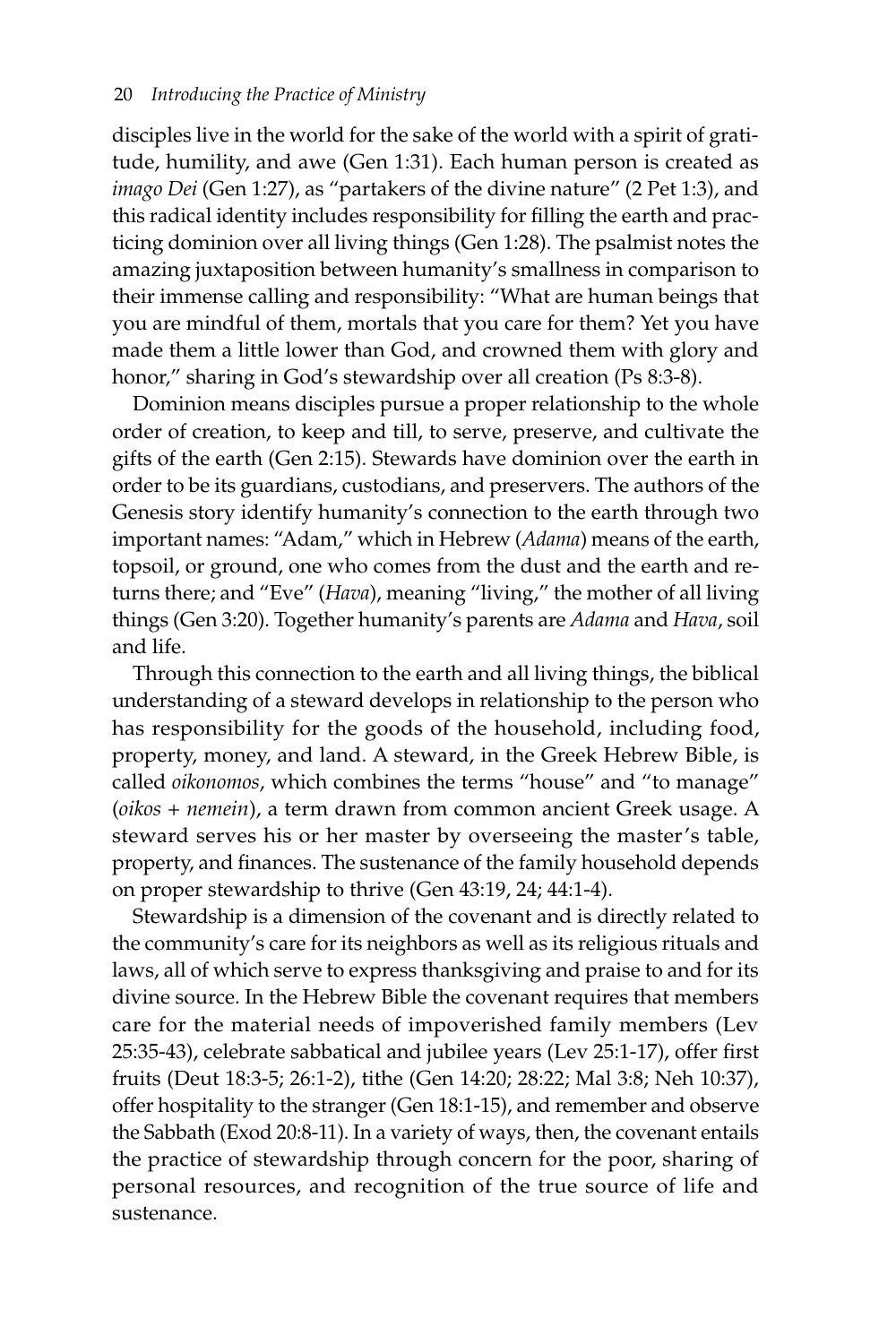But even good stewards can be tempted by riches, the false promises of other gods, and prosperity. Moses, who God "entrusted with all my house" (Num 12:7; Heb 3:1), tells the Israelites time and again to remember their liberation from slavery and all that God has done for them (Deut 8:1-6) and will do for them when the Lord God brings the community "into a good land, a land with flowing streams, with springs and underground waters" (Deut 8:7-10).

Jesus is called the good shepherd (John 10:11), but he could easily, like Moses, be called the good steward. He shares the same stewardship over God's house and people as its servant, as steward of all God's gifts. Jesus is God's gift to the world, and he extends himself as a gift to everyone he encounters. He stewards the vocation he has been called to, faithfully fulfilling his call to serve and to die, completely emptying himself in obedient love (Phil 2:6).

Jesus also uses the image of the steward to demonstrate generosity, wisdom, and prudence (Matt 24:45-51; 25:14-30), as well as shrewdness (Luke 16:1-9). The disciple is like a good steward, a person who is given great responsibility but who can easily be tempted by power and authority. Whether it is great material wealth or authority over land, slaves, or armies, Jesus links faithful stewardship to discipleship. "From everyone to whom much has been given, much will be required; and from the one to whom much has been entrusted, even more will be demanded" (Luke 12:48). In this sense, disciples are stewards of the goods of creation and the goods that society produces and uses; they watch over and care for the resources of the Christian community, including its organizational structures, processes, material goods, and financial resources. Stewardship is essential to mission.

St. Paul uses the idea of steward in relationship to the faith that has been given to the community. Paul reminds the Corinthians that disciples are "servants of Christ and stewards of God's mysteries" (1 Cor 4:1). Disciples are stewards of all that is necessary to carry forth the church's mission, including the Scriptures and tradition that bear the truth to which they give witness. For Paul the church is the "household of faith" (Gal 6:10), and the "economy of God" pertains to the way God cares for the whole household of the universe from creation to the final coming. Disciples are made in the image of God through Christ (Col 1:15; 2 Cor 4:4), and all things are brought to perfection in and through Christ (Eph 1:9).

Paul identifies himself as a servant in God's plan of salvation (Col 1:25), one who is commissioned by grace to bear the message of salvation (Eph 3:2). Within the "economy of salvation," the whole church becomes a witness, a servant, and a steward of the great mysteries of faith. In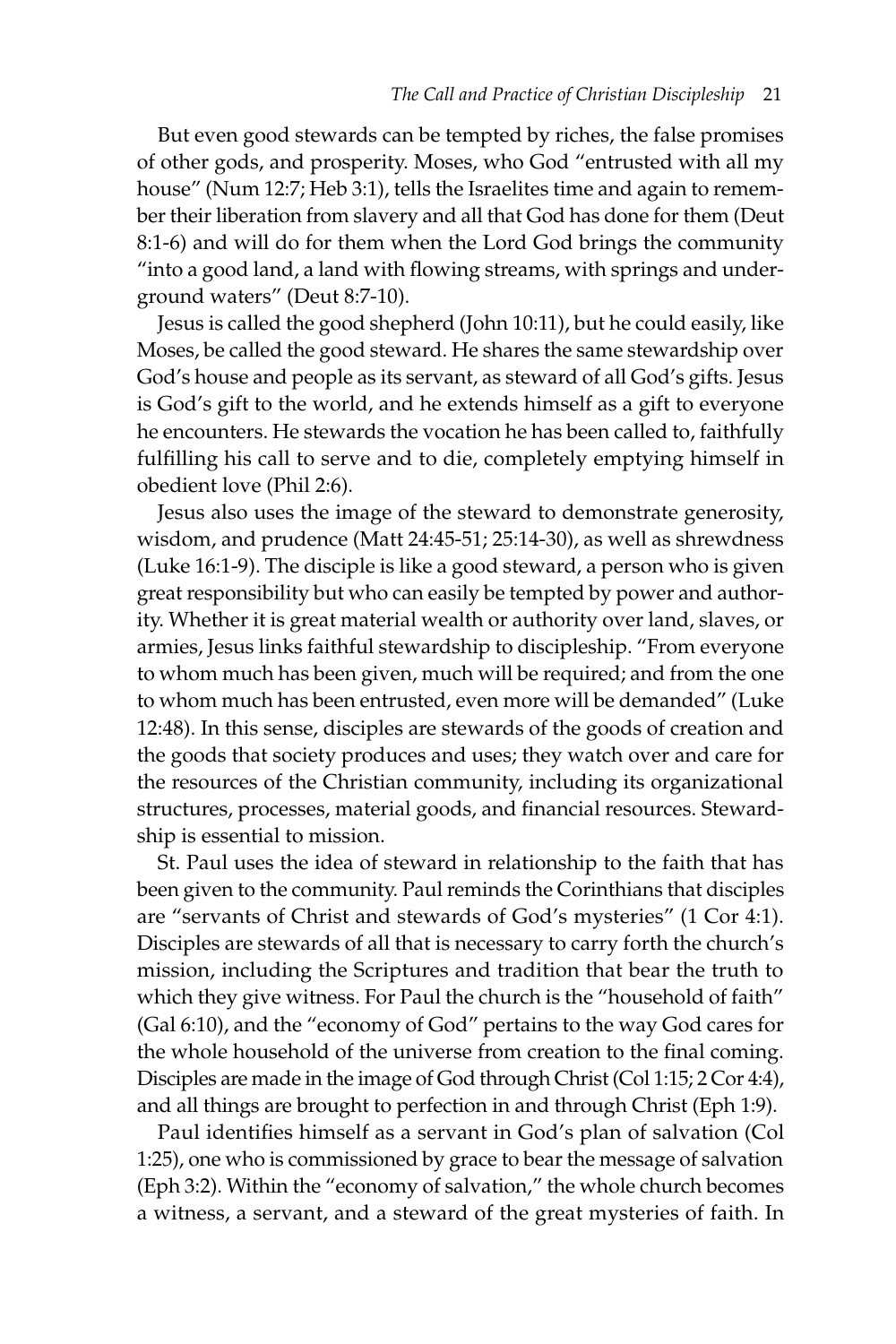Colossians 1:25 the author links *diakonia* and *oikonomia*: "I became [the church's] servant [*diakonos*] according to God's commission [*oikonomian tou theou*] that was given to me for you, to make the word of God fully known, the mystery that has been hidden throughout the ages and generations but has now been revealed to his saints." Early Christian authors of Ephesians and Colossians emphasized the idea of the economy of God's plan for all creation that is now fully revealed in Christ, which comes to full expression in the patristic idea that everything is "from the Father, through the Son, in the Holy Spirit."9

Finally, disciples are stewards of a vocation, the gifts received for service in the community. Like Paul, disciples must become stewards of these gifts: "Like good stewards of the manifold grace of God, serve one another with whatever gift each of you has received" (1 Pet 4:10).

In this chapter I have examined seven features of discipleship. There are no doubt many other ways of naming and analyzing the life and practice of Christian discipleship. In some ways discipleship cannot be fully defined and grasped. It is not a program to be implemented or something we can set out to achieve. It is an identity, a commitment, a way of life, and a response to a call. In naming these features I have attempted to identify the particular parameters and markers of discipleship as I understand them in the New Testament. To be a disciple means to be a follower of Christ, committed to learning his ways; to be a worshiper, joining Christ and the community in praise of God's wonders; to be a witness who proclaims the good news to the world; to be a neighbor by living mindfully of others' needs and reaching out to them with compassion; to be a forgiver by practicing reconciliation, healing, and peacemaking; to be a prophet willing to tell the truth about the injustices that harm neighbors; and to be stewards of the creation, the community, and the mysteries of the faith. Disciples are able to take up and imitate the way of Christ because Jesus embodies first and foremost the way of being a follower, worshiper, witness, forgiver, neighbor, prophet, and steward.

In Jesus, we experience the divine life drawing near in a human person. By the power of the Spirit, his followers continued the practices of discipleship that he taught them, taking up a life in community that gives witness to his life, death, and resurrection. Hence the church is born of water and blood, death and new life, Jesus and the Spirit. The same Spirit that empowered the first followers continues to grace Christians today

9 LaCugna, *God for Us*, 25.